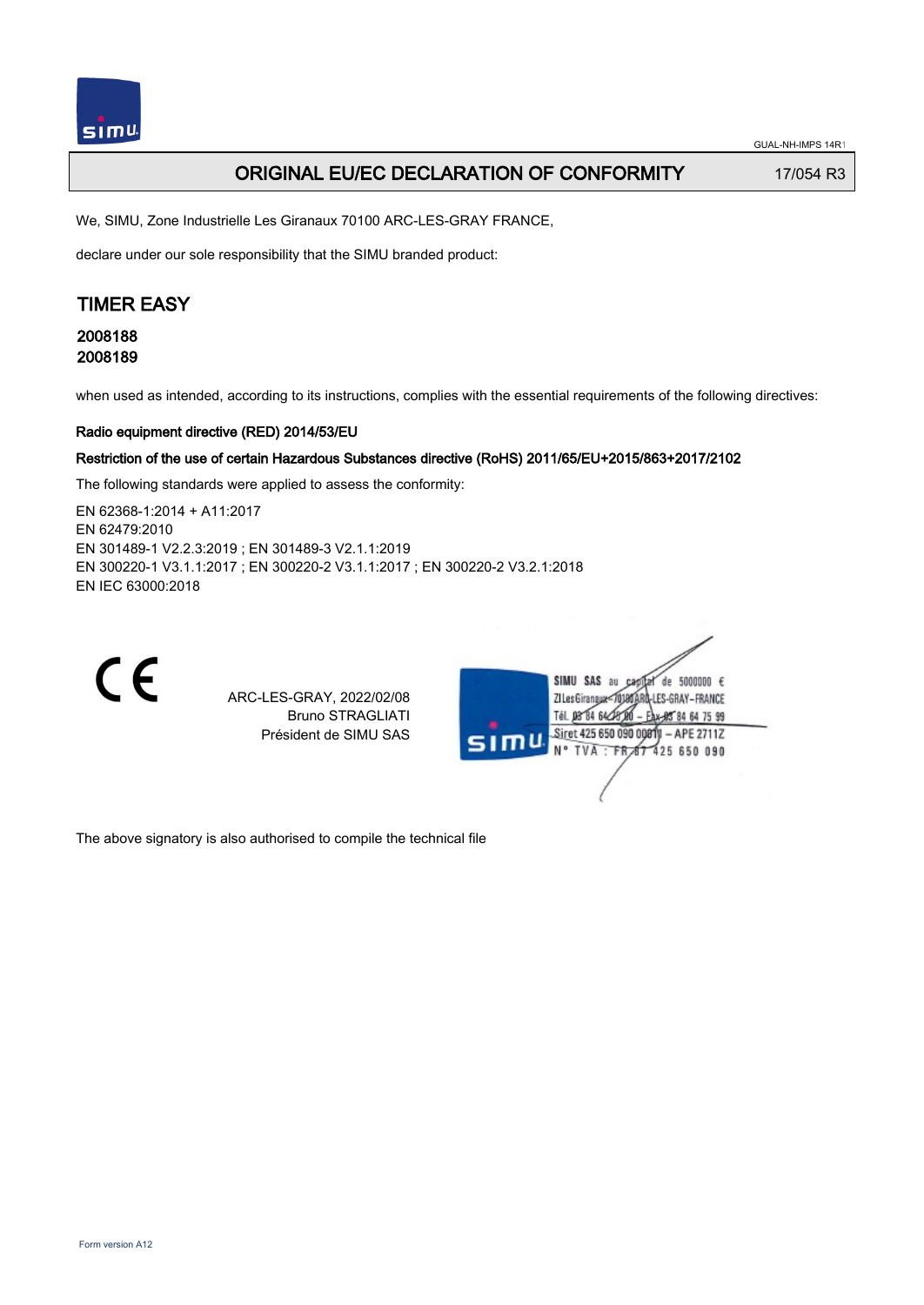

## ORIGINAL EU/EC DECLARATION OF CONFORMITY DECLARATION EU/CE DE CONFORMITE ORIGINALE

17/054 R3

We, SIMU, Zone Industrielle Les Giranaux 70100 ARC-LES-GRAY FRANCE, Nous,

declare under our sole responsibility that the SIMU branded product: declarons sous notre seule responsabilité que le produit de marque SIMU

# TIMER EASY

## 2008188 2008189

when used as intended, according to its instructions, complies with the essential requirements of the following directives: utilisé, selon l'usage prévu, comme décrit dans son manuel d'utilisation, est conforme aux exigences essentielles des directives suivantes

### Radio equipment directive (RED) 2014/53/EU

Directive sur les équipements radio 2014/53/EU

### Restriction of the use of certain Hazardous Substances directive (RoHS) 2011/65/EU+2015/863+2017/2102

Directive RoHS 2011/65/EU+2015/863+2017/2102

The following standards were applied to assess the conformity: Les normes de référence suivantes ont été appliquées pour évaluer la conformité

EN 62368‑1:2014 + A11:2017 EN 62479:2010 EN 301489‑1 V2.2.3:2019 ; EN 301489‑3 V2.1.1:2019 EN 300220‑1 V3.1.1:2017 ; EN 300220‑2 V3.1.1:2017 ; EN 300220‑2 V3.2.1:2018 EN IEC 63000:2018

CE

ARC-LES-GRAY, 2022/02/08 Bruno STRAGLIATI Président de SIMU SAS



The above signatory is also authorised to compile the technical file La personne signataire ci-dessus est aussi celle autorisée à constituer le dossier technique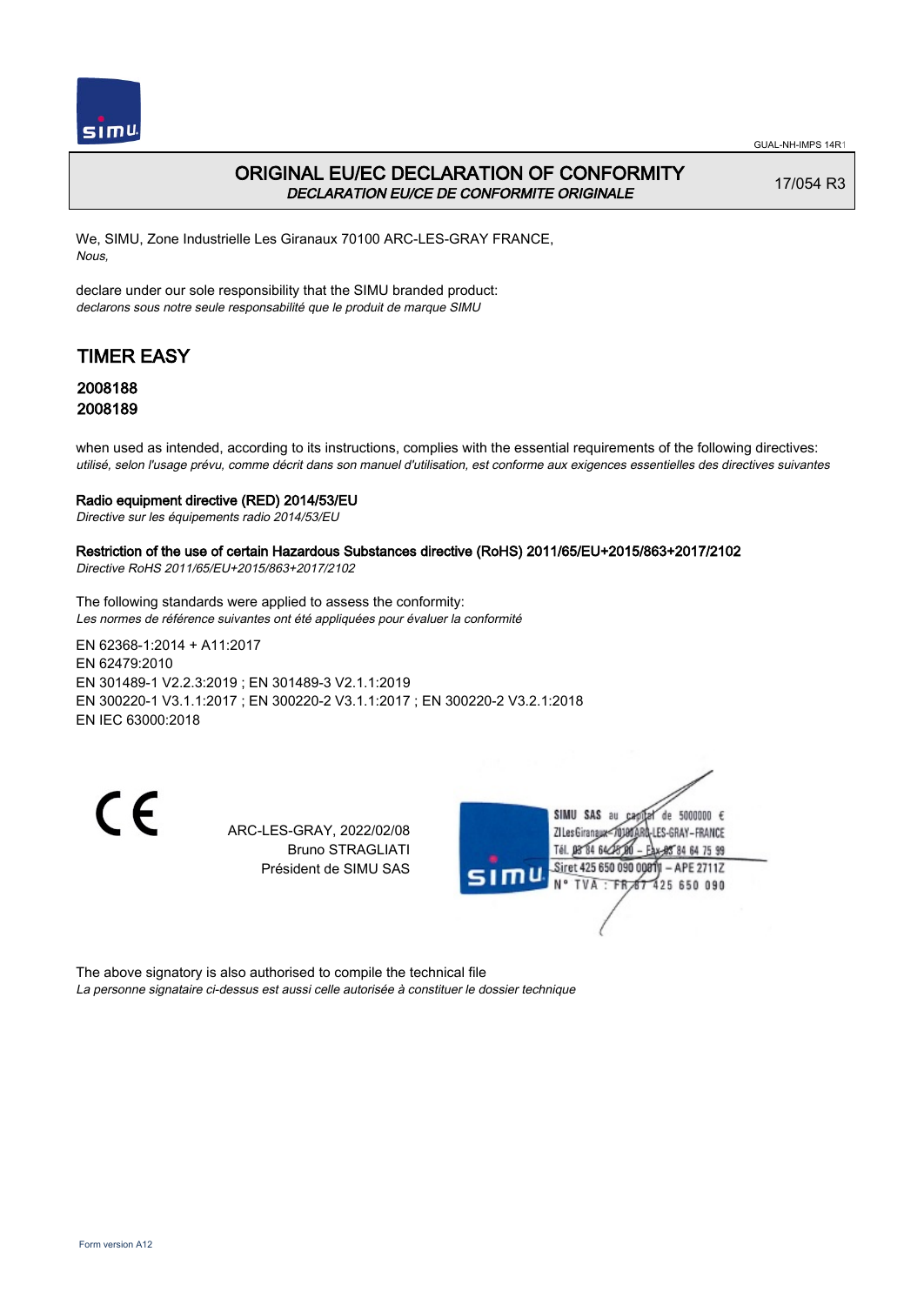

## ORIGINAL EU/EC DECLARATION OF CONFORMITY ORIGINAL EU/EG-KONFORMITÄTSERKLÄRUNG

17/054 R3

We, SIMU, Zone Industrielle Les Giranaux 70100 ARC-LES-GRAY FRANCE, Wir,

declare under our sole responsibility that the SIMU branded product: erklären unter unserer alleinigen Verantwortung, dass das mit der Marke SIMU versehene Produkt

# TIMER EASY

## 2008188 2008189

when used as intended, according to its instructions, complies with the essential requirements of the following directives: den einschlägigen Bestimmungen der folgenden Richtlinien entspricht, wenn es nach den Anweisungen des Herstellers bestimmungsgemäß verwendet wird

### Radio equipment directive (RED) 2014/53/EU

Funkanlagen-Richtlinie 2014/53/EU

### Restriction of the use of certain Hazardous Substances directive (RoHS) 2011/65/EU+2015/863+2017/2102

RoHS-Richtlinie 2011/65/EU+2015/863+2017/2102

The following standards were applied to assess the conformity: Die Konformität wird durch die Einhaltung folgender Normen nachgewiesen

EN 62368‑1:2014 + A11:2017 EN 62479:2010 EN 301489‑1 V2.2.3:2019 ; EN 301489‑3 V2.1.1:2019 EN 300220‑1 V3.1.1:2017 ; EN 300220‑2 V3.1.1:2017 ; EN 300220‑2 V3.2.1:2018 EN IEC 63000:2018

 $\epsilon$ 

ARC-LES-GRAY, 2022/02/08 Bruno STRAGLIATI Président de SIMU SAS



The above signatory is also authorised to compile the technical file

Die oben genannte Person ist auch bevollmächtigt, die relevanten technischen Unterlagen zusammenzustellen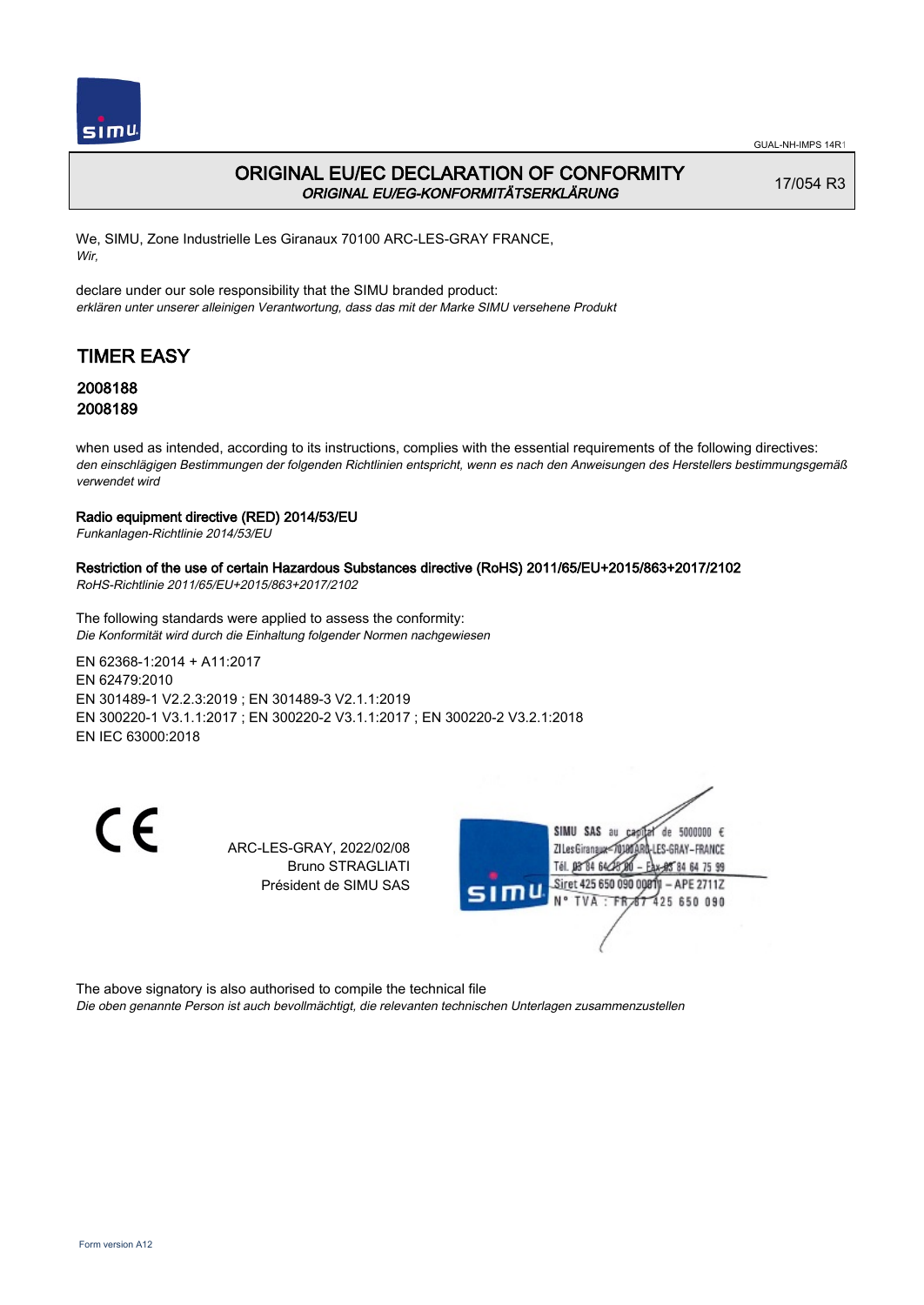

## ORIGINAL EU/EC DECLARATION OF CONFORMITY DECLARACIÓN UE/CE DE CONFORMIDAD ORIGINAL

17/054 R3

We, SIMU, Zone Industrielle Les Giranaux 70100 ARC-LES-GRAY FRANCE, Nosotros,

declare under our sole responsibility that the SIMU branded product: declaramos bajo nuestra única responsabilidad, que los productos de la marca SIMU

# TIMER EASY

## 2008188 2008189

when used as intended, according to its instructions, complies with the essential requirements of the following directives: cuando se utilizan según el uso previsto, de conformidad con sus instrucciones, cumplen con los requisitos esenciales de las siguientes directivas

### Radio equipment directive (RED) 2014/53/EU

Directiva equipos radioeléctricos 2014/53/EU

### Restriction of the use of certain Hazardous Substances directive (RoHS) 2011/65/EU+2015/863+2017/2102

Directiva RoHS 2011/65/EU+2015/863+2017/2102

The following standards were applied to assess the conformity: Las siguientes normas de referencia han sido aplicadas para evaluar la conformidad

EN 62368‑1:2014 + A11:2017 EN 62479:2010 EN 301489‑1 V2.2.3:2019 ; EN 301489‑3 V2.1.1:2019 EN 300220‑1 V3.1.1:2017 ; EN 300220‑2 V3.1.1:2017 ; EN 300220‑2 V3.2.1:2018 EN IEC 63000:2018

 $\epsilon$ 

ARC-LES-GRAY, 2022/02/08 Bruno STRAGLIATI Président de SIMU SAS



The above signatory is also authorised to compile the technical file

el firmante, anteriormente mencionado tambien esta facultado para elaborar el expediente tecnico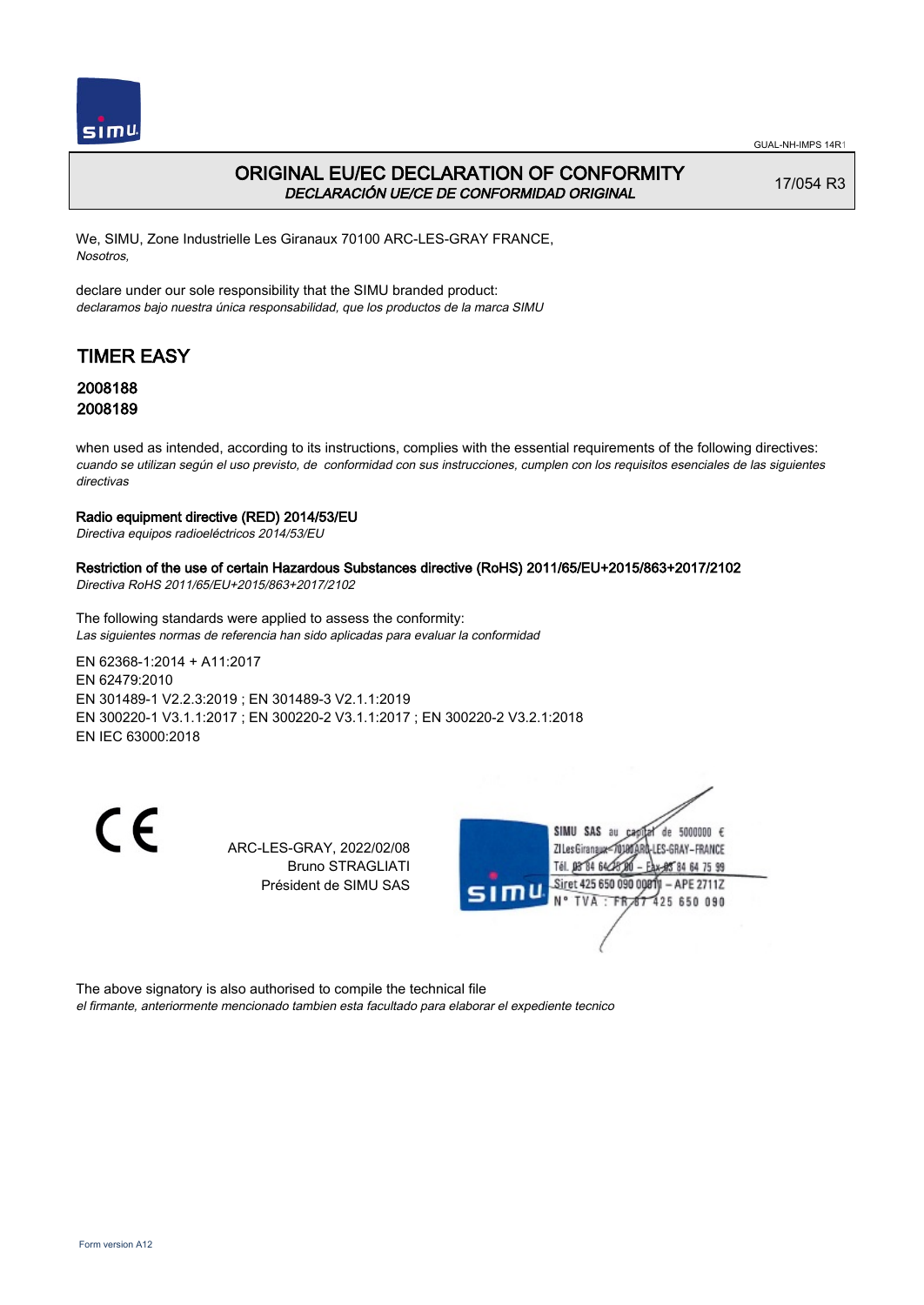

## ORIGINAL EU/EC DECLARATION OF CONFORMITY DICHIARAZIONE DI CONFORMITÀ UE/CE ORIGINALE

17/054 R3

We, SIMU, Zone Industrielle Les Giranaux 70100 ARC-LES-GRAY FRANCE, Noi,

declare under our sole responsibility that the SIMU branded product: dichiariamo sotto la nostra esclusiva responsabilità che l'appareccho di marca SIMU

# TIMER EASY

### 2008188 2008189

when used as intended, according to its instructions, complies with the essential requirements of the following directives: se utilizzato secondo l'uso previsto, come descritto nel suo manuale d'istruzioni, è conforme ai requisiti essenziali delle seguenti Direttive

#### Radio equipment directive (RED) 2014/53/EU

Direttiva apparecchiature radio 2014/53/EU

### Restriction of the use of certain Hazardous Substances directive (RoHS) 2011/65/EU+2015/863+2017/2102

Direttiva RoHS 2011/65/EU+2015/863+2017/2102

The following standards were applied to assess the conformity: I seguenti standard di riferimento sono stati applicati per ottenere la conformità

EN 62368‑1:2014 + A11:2017 EN 62479:2010 EN 301489‑1 V2.2.3:2019 ; EN 301489‑3 V2.1.1:2019 EN 300220‑1 V3.1.1:2017 ; EN 300220‑2 V3.1.1:2017 ; EN 300220‑2 V3.2.1:2018 EN IEC 63000:2018

CE

ARC-LES-GRAY, 2022/02/08 Bruno STRAGLIATI Président de SIMU SAS



The above signatory is also authorised to compile the technical file Il firmatario è inoltre autorizzato a costituire il fascicolo tecnico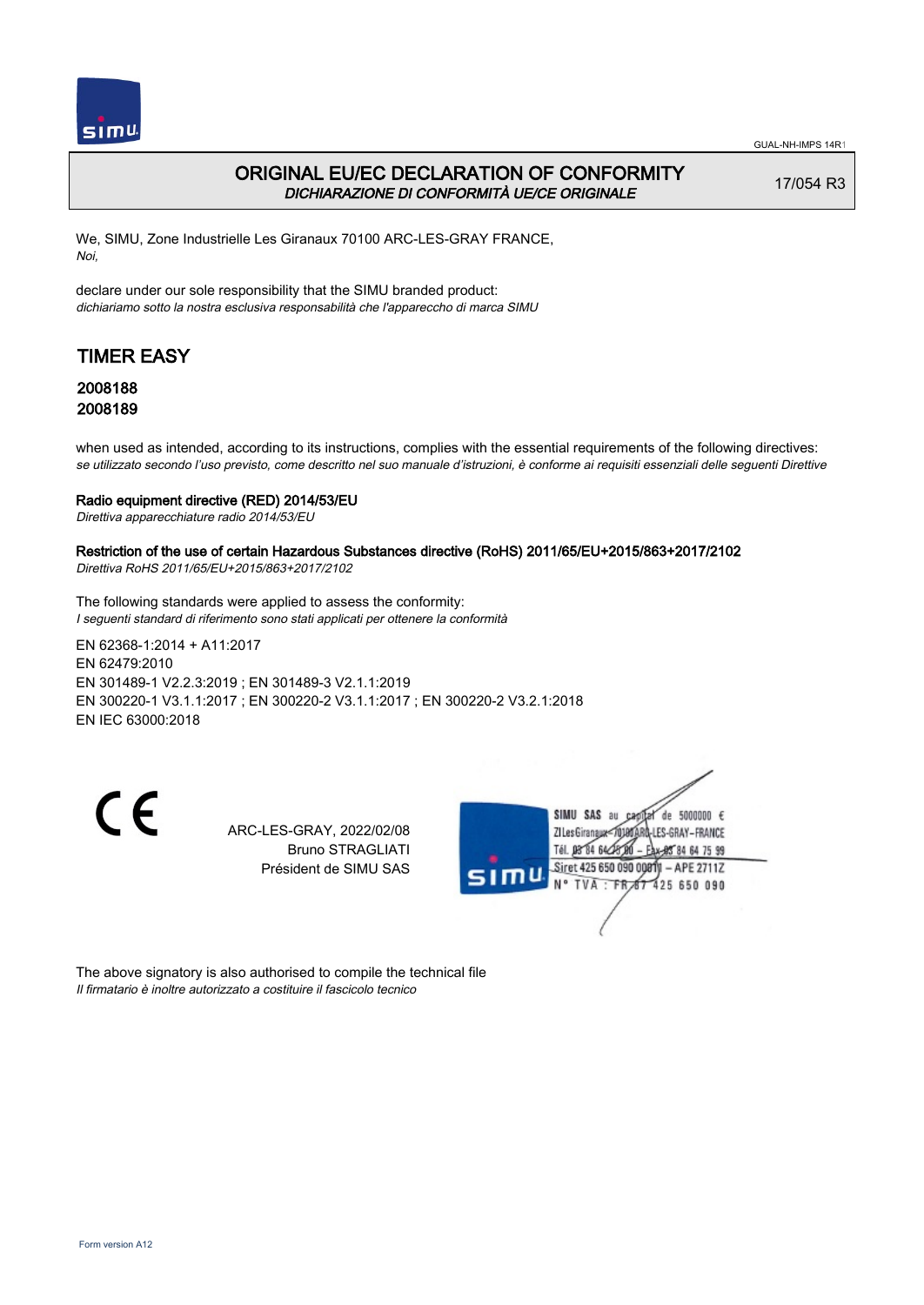

## ORIGINAL EU/EC DECLARATION OF CONFORMITY ОРИГИНАЛНА EU/EC ДЕКЛАРАЦИЯ ЗА СЪОТВЕТСТВИЕ

17/054 R3

We, SIMU, Zone Industrielle Les Giranaux 70100 ARC-LES-GRAY FRANCE, Ние,

declare under our sole responsibility that the SIMU branded product: декларираме на своя лична отговорност, че продукт с търговска марка SIMU

# TIMER EASY

## 2008188 2008189

when used as intended, according to its instructions, complies with the essential requirements of the following directives: когато се използва съобразно предназначението си и в съответствие с инструкциите е в съответствие с основните изисквания на следните директиви

### Radio equipment directive (RED) 2014/53/EU

Директива за радио оборудване 2014/53/EU

### Restriction of the use of certain Hazardous Substances directive (RoHS) 2011/65/EU+2015/863+2017/2102

RoHS Директива относно ограничението на употребата на определени опасни вещества в електрическото и електронното оборудване 2011/65/EU+2015/863+2017/2102

The following standards were applied to assess the conformity: Следните референтни стандарти са приложени за оценяване на съответствието

EN 62368‑1:2014 + A11:2017 EN 62479:2010 EN 301489‑1 V2.2.3:2019 ; EN 301489‑3 V2.1.1:2019 EN 300220‑1 V3.1.1:2017 ; EN 300220‑2 V3.1.1:2017 ; EN 300220‑2 V3.2.1:2018 EN IEC 63000:2018

CE

ARC-LES-GRAY, 2022/02/08 Bruno STRAGLIATI Président de SIMU SAS



The above signatory is also authorised to compile the technical file Гоеподписващия също е упълномощен да съставя техническо досие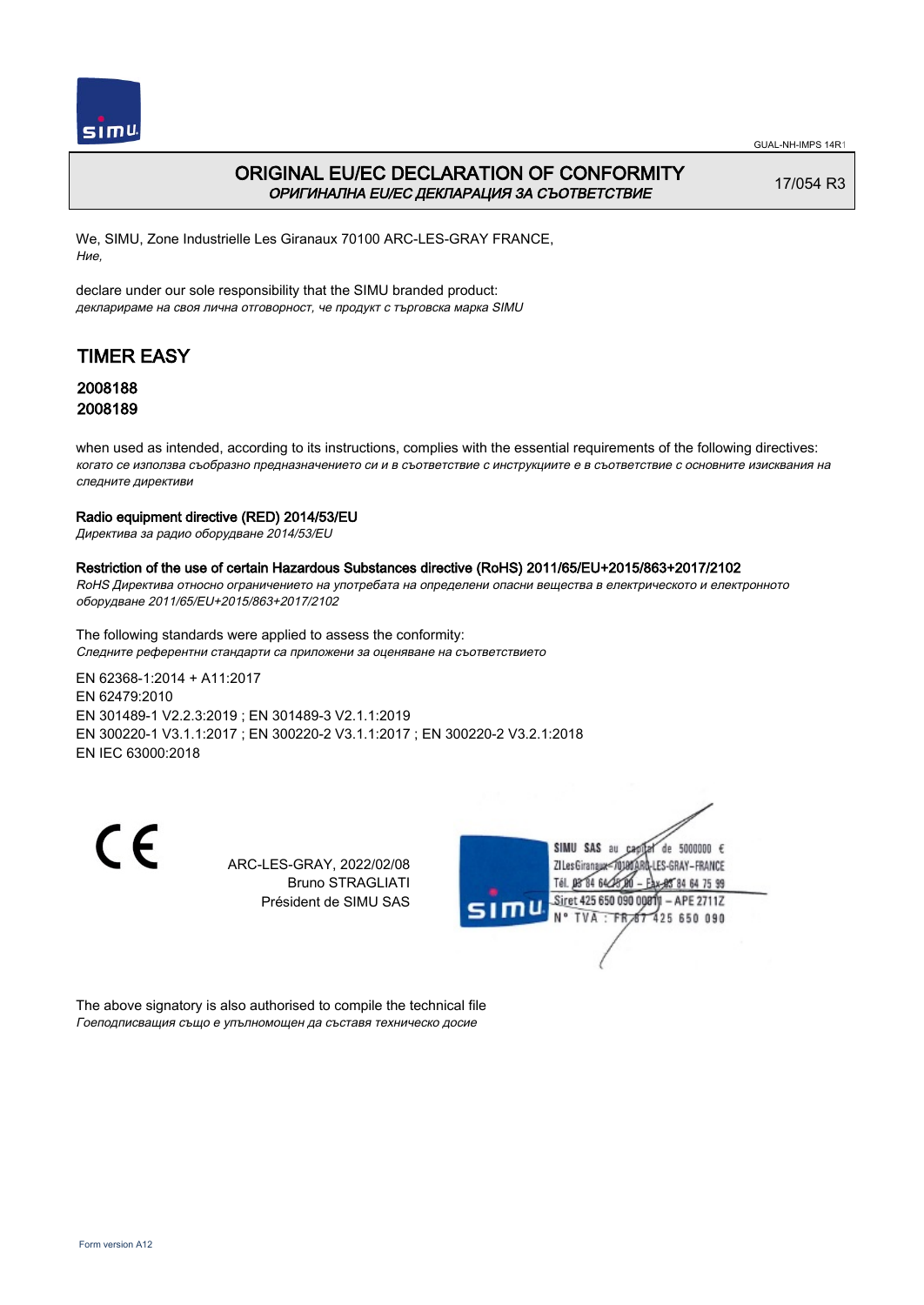

## ORIGINAL EU/EC DECLARATION OF CONFORMITY ORIGINÁLNÍ EU/ES PROHLÁŠENÍ O SHODĚ

17/054 R3

We, SIMU, Zone Industrielle Les Giranaux 70100 ARC-LES-GRAY FRANCE, My,

declare under our sole responsibility that the SIMU branded product: prohlašujeme na svou výlučnou odpovědnost, že výrobek značky SIMU

# TIMER EASY

### 2008188 2008189

when used as intended, according to its instructions, complies with the essential requirements of the following directives: pokud je používán v souladu s účelem použití a s návodem, splňuje základní požadavky těchto směrnic

### Radio equipment directive (RED) 2014/53/EU

Směrnice o dodávání rádiových zařízení na trh 2014/53/EU

#### Restriction of the use of certain Hazardous Substances directive (RoHS) 2011/65/EU+2015/863+2017/2102

Směrnice o omezení používání některých nebezpečných látek v elektrických a elektronických zařízeních 2011/65/EU+2015/863+2017/2102

The following standards were applied to assess the conformity: Pro posouzení shody byly použity následující normy

EN 62368‑1:2014 + A11:2017 EN 62479:2010 EN 301489‑1 V2.2.3:2019 ; EN 301489‑3 V2.1.1:2019 EN 300220‑1 V3.1.1:2017 ; EN 300220‑2 V3.1.1:2017 ; EN 300220‑2 V3.2.1:2018 EN IEC 63000:2018

CE

ARC-LES-GRAY, 2022/02/08 Bruno STRAGLIATI Président de SIMU SAS



The above signatory is also authorised to compile the technical file Výše uvedená osoba je také osoba pověřená sestavením technické dokumentace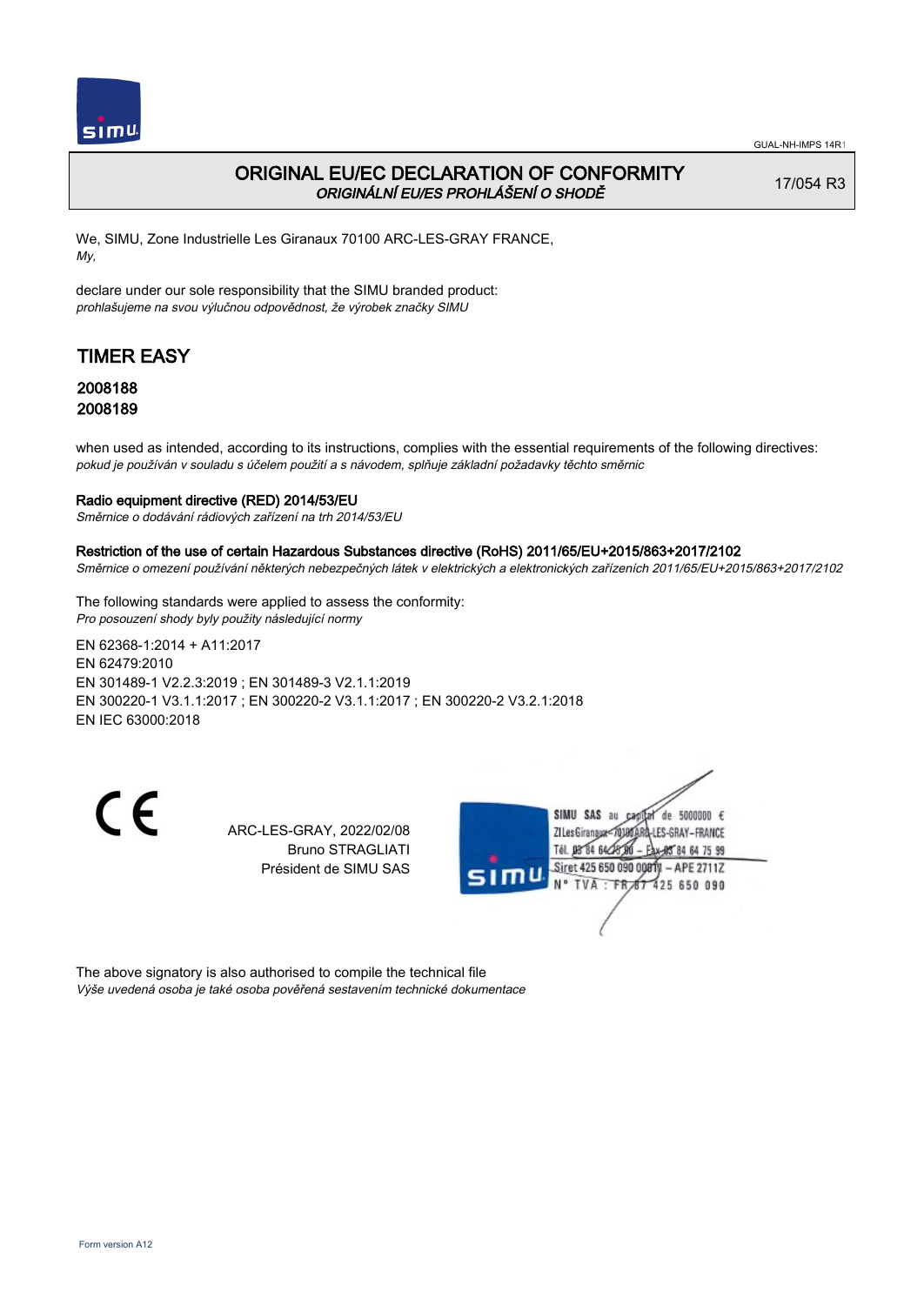

## ORIGINAL EU/EC DECLARATION OF CONFORMITY ORIGINAL EU/EF-OVERENSSTEMMELSESERKLÆRING

17/054 R3

We, SIMU, Zone Industrielle Les Giranaux 70100 ARC-LES-GRAY FRANCE, Vi,

declare under our sole responsibility that the SIMU branded product: erklærer som eneansvarlige, at SIMU mærkede produkter

# TIMER EASY

### 2008188 2008189

when used as intended, according to its instructions, complies with the essential requirements of the following directives: når det anvendes efter hensigten, efter dennes instrukser, overholder kravene i følgende direktiver

### Radio equipment directive (RED) 2014/53/EU

Radioudstyrsdirektivet 2014/53/EU

### Restriction of the use of certain Hazardous Substances directive (RoHS) 2011/65/EU+2015/863+2017/2102

RoHS direktiv 2011/65/EU+2015/863+2017/2102

The following standards were applied to assess the conformity: Referencestandarderne der følger blev anvendt til at vurdere overholdelsen

EN 62368‑1:2014 + A11:2017 EN 62479:2010 EN 301489‑1 V2.2.3:2019 ; EN 301489‑3 V2.1.1:2019 EN 300220‑1 V3.1.1:2017 ; EN 300220‑2 V3.1.1:2017 ; EN 300220‑2 V3.2.1:2018 EN IEC 63000:2018

CE

ARC-LES-GRAY, 2022/02/08 Bruno STRAGLIATI Président de SIMU SAS



The above signatory is also authorised to compile the technical file Personen nævnt ovenfor er også godkendt til at udarbejde det tekniske dossier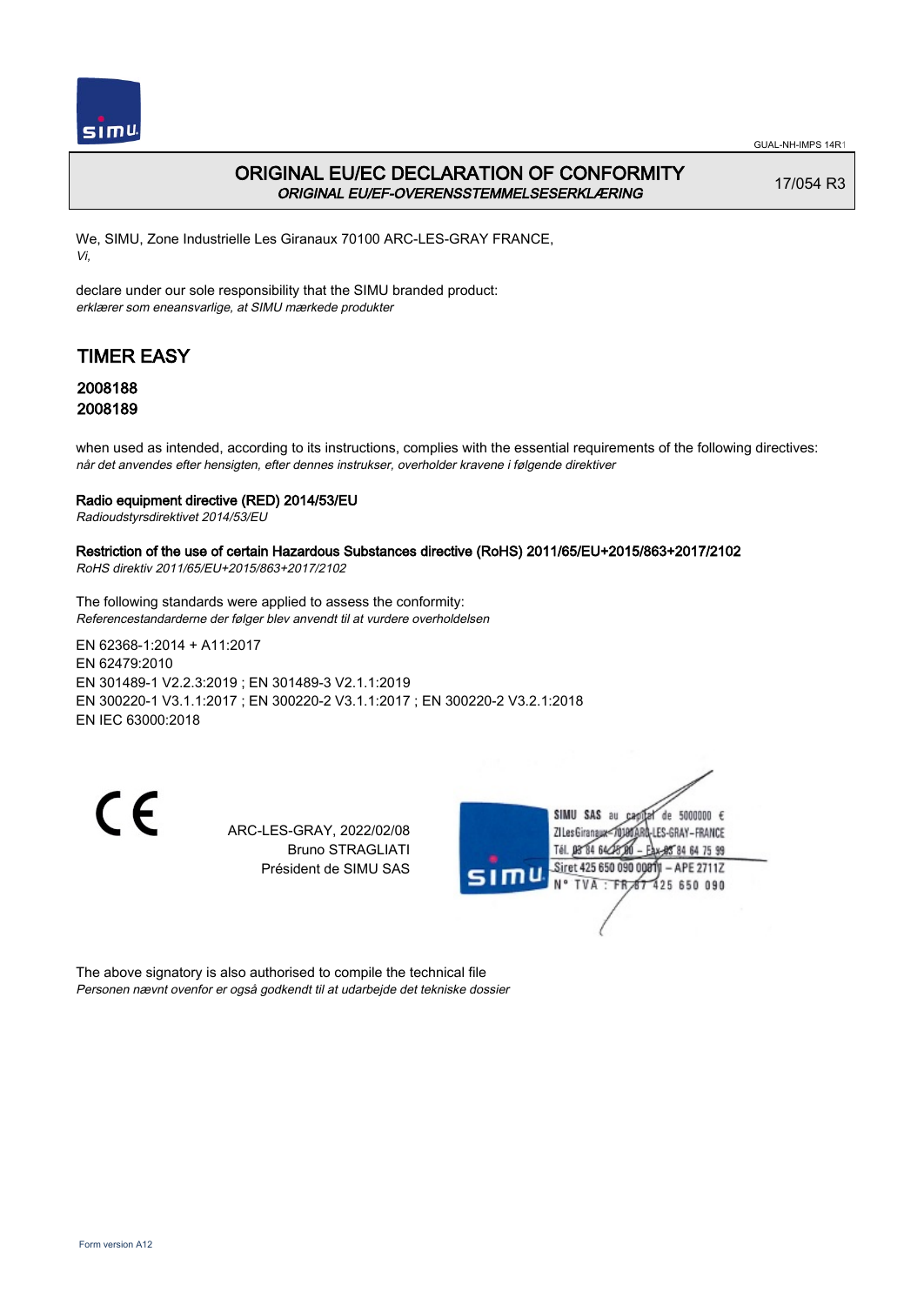

## ORIGINAL EU/EC DECLARATION OF CONFORMITY EL/EK VASTAVUSDEKLARATSIOON

17/054 R3

We, SIMU, Zone Industrielle Les Giranaux 70100 ARC-LES-GRAY FRANCE, Meie,

declare under our sole responsibility that the SIMU branded product: kinnitame kogu vastutusega, et SIMU kaubamärgiga tooted

# TIMER EASY

### 2008188 2008189

when used as intended, according to its instructions, complies with the essential requirements of the following directives: kui kasutatakse eesmärgipäraselt ja juhiste kohaselt, vastavad käesoleva direktiivi põhinõuetele

#### Radio equipment directive (RED) 2014/53/EU

Direktiiv raadioseadmete turul kättesaadavuse kohta 2014/53/EU

#### Restriction of the use of certain Hazardous Substances directive (RoHS) 2011/65/EU+2015/863+2017/2102

RoHs direktiiv ohtlike ainete kasutamise piirangute kohta elektri- ja elektroonikaseadmetes 2011/65/EU+2015/863+2017/2102

The following standards were applied to assess the conformity: Vastavusdeklaratsiooni hindamiseks kasutatakse järgmisi standardeid

EN 62368‑1:2014 + A11:2017 EN 62479:2010 EN 301489‑1 V2.2.3:2019 ; EN 301489‑3 V2.1.1:2019 EN 300220‑1 V3.1.1:2017 ; EN 300220‑2 V3.1.1:2017 ; EN 300220‑2 V3.2.1:2018 EN IEC 63000:2018

CE

ARC-LES-GRAY, 2022/02/08 Bruno STRAGLIATI Président de SIMU SAS



The above signatory is also authorised to compile the technical file Eelpool nimetatud isik on volitatud koostama tehnilist dokumentatsiooni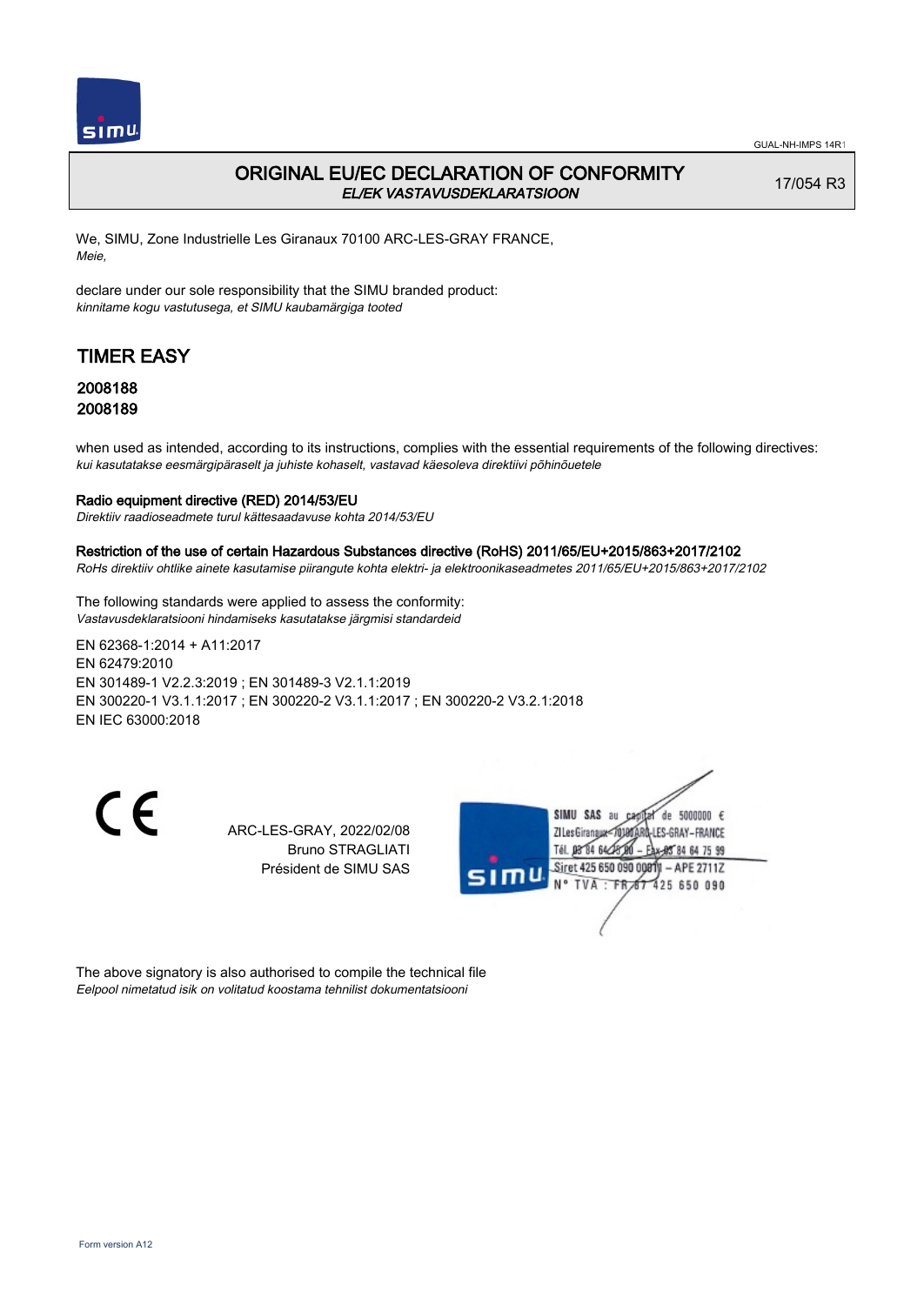

GUAL-NH-IMPS 14R1

## ORIGINAL EU/EC DECLARATION OF CONFORMITY ALKUPERÄISET EU/EY-VAATIMUSTENMUKAISUUSVAKUUTUS

17/054 R3

We, SIMU, Zone Industrielle Les Giranaux 70100 ARC-LES-GRAY FRANCE, Me,

declare under our sole responsibility that the SIMU branded product: vakuutamme omalla vastuullamme, että SIMU merkkituote

# TIMER EASY

## 2008188 2008189

when used as intended, according to its instructions, complies with the essential requirements of the following directives: kun käytettynä oikein ja sen ohjeiden mukaan, noudattaa seuraavien direktiivien olennaisia vaatimuksia

### Radio equipment directive (RED) 2014/53/EU

Radiolaitteiden direktiivin 2014/53/EU

### Restriction of the use of certain Hazardous Substances directive (RoHS) 2011/65/EU+2015/863+2017/2102

RoHS direktiivin 2011/65/EU+2015/863+2017/2102

The following standards were applied to assess the conformity: Seuraavia viitestandardeja sovellettiin vaatimustenmukaisuusvakuutusta arvioitaessa

EN 62368‑1:2014 + A11:2017 EN 62479:2010 EN 301489‑1 V2.2.3:2019 ; EN 301489‑3 V2.1.1:2019 EN 300220‑1 V3.1.1:2017 ; EN 300220‑2 V3.1.1:2017 ; EN 300220‑2 V3.2.1:2018 EN IEC 63000:2018

CE

ARC-LES-GRAY, 2022/02/08 Bruno STRAGLIATI Président de SIMU SAS



The above signatory is also authorised to compile the technical file Yllä allekirjoittaja on myös valtuutettu kokoamaan teknisten tiedostojen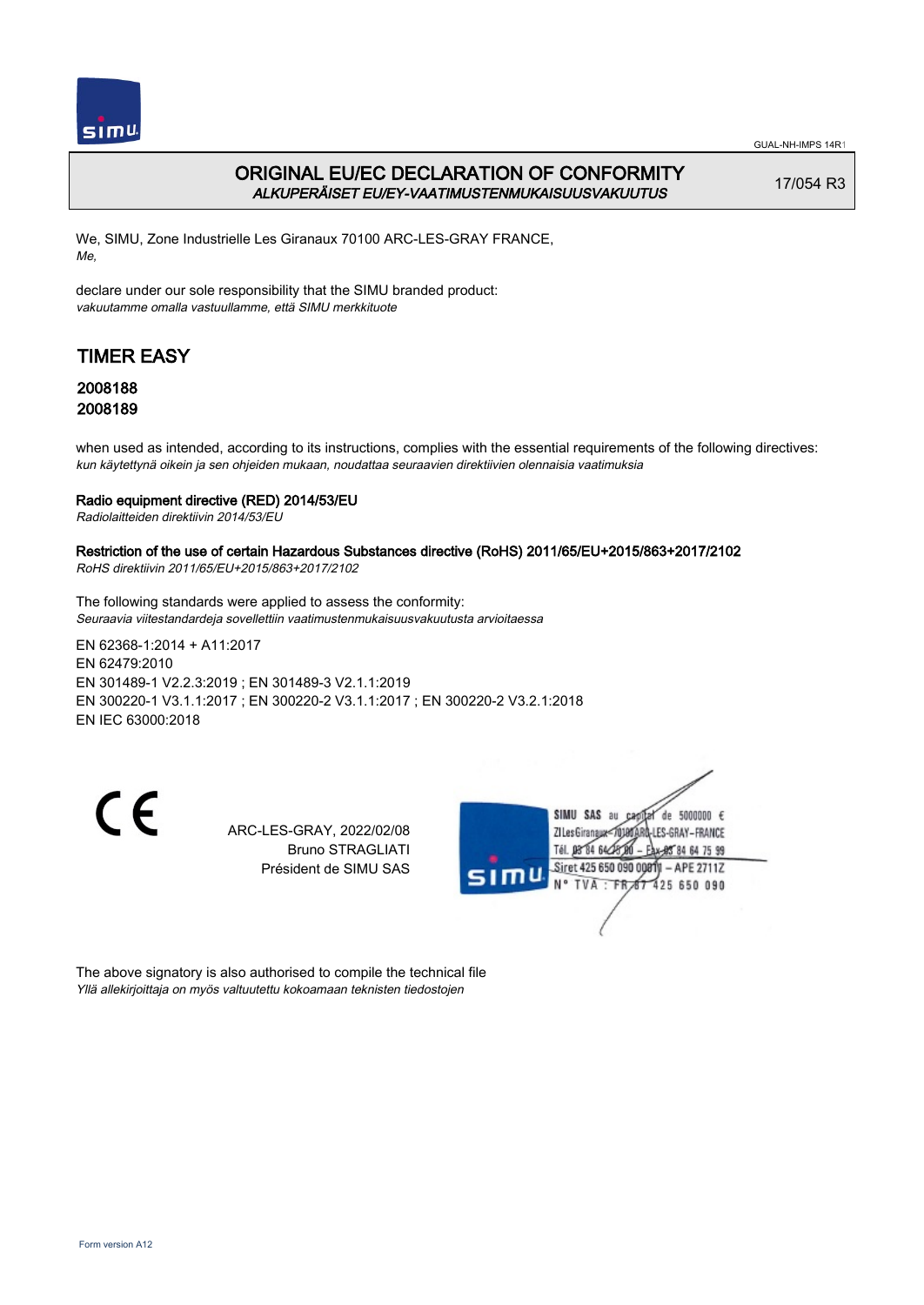

## ORIGINAL EU/EC DECLARATION OF CONFORMITY ΠΡΩΤΟΤΥΠΟ ΔΗΛΩΣΗ ΣΥΜΜΟΡΦΩΣΗΣ ΕΕ/EK

17/054 R3

We, SIMU, Zone Industrielle Les Giranaux 70100 ARC-LES-GRAY FRANCE, εμείς,

declare under our sole responsibility that the SIMU branded product: Δηλώνουμε αναλαμβάνοντας την αποκλειστική ευθύνη ότι το επώνυμο προϊόν SIMU

# TIMER EASY

### 2008188 2008189

when used as intended, according to its instructions, complies with the essential requirements of the following directives: όταν χρησιμοποιείται όπως έχει προβλεφθεί, σύμφωνα με τις οδηγίες του, συμφωνεί με τις βασικές απαιτήσεις των ακόλουθων οδηγιών

### Radio equipment directive (RED) 2014/53/EU

Οδηγία ραδιοεξοπλισμού 2014/53/EU

## Restriction of the use of certain Hazardous Substances directive (RoHS) 2011/65/EU+2015/863+2017/2102

Οδηγίας RoHS 2011/65/EU+2015/863+2017/2102

The following standards were applied to assess the conformity: Τα πρότυπα αναφοράς που ακολουθούν εφαρμόστηκαν με σκοπό την αξιολόγηση της συμμόρφωσης

EN 62368‑1:2014 + A11:2017 EN 62479:2010 EN 301489‑1 V2.2.3:2019 ; EN 301489‑3 V2.1.1:2019 EN 300220‑1 V3.1.1:2017 ; EN 300220‑2 V3.1.1:2017 ; EN 300220‑2 V3.2.1:2018 EN IEC 63000:2018

CE

ARC-LES-GRAY, 2022/02/08 Bruno STRAGLIATI Président de SIMU SAS



The above signatory is also authorised to compile the technical file Το πρόσωπο που αναφέρεται παραπάνω είναι επίσης εξουσιοδοτημένο να καταρτίσει τον τεχνικό φάκελο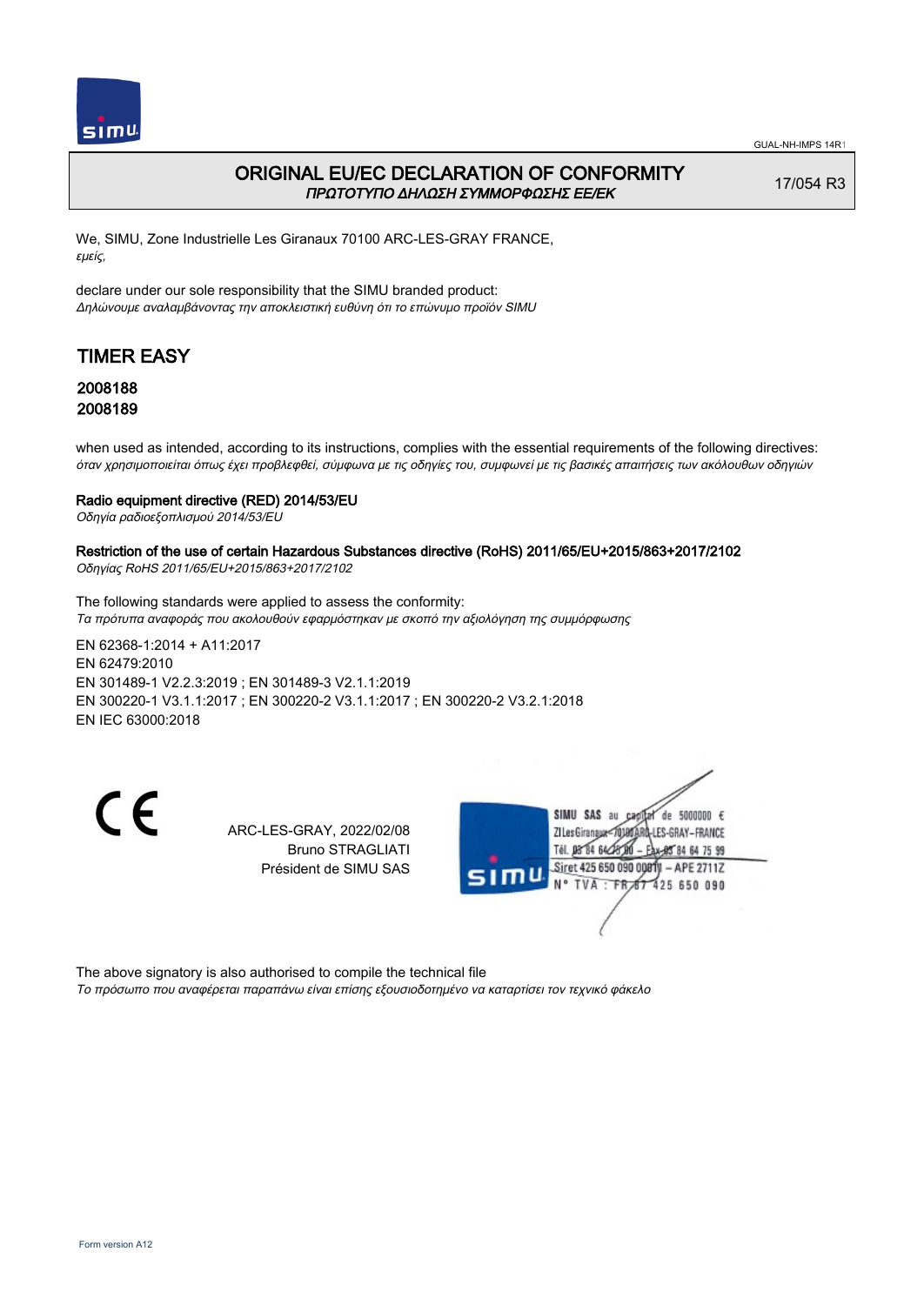

## ORIGINAL EU/EC DECLARATION OF CONFORMITY ORGINALNA EU/EC DEKLARACIJA O USKLAĐENOSTI

17/054 R3

We, SIMU, Zone Industrielle Les Giranaux 70100 ARC-LES-GRAY FRANCE, Mi,

declare under our sole responsibility that the SIMU branded product: izjavljujemo pod punom odgovornošču da je proizvod marke SIMU

# TIMER EASY

## 2008188 2008189

when used as intended, according to its instructions, complies with the essential requirements of the following directives: ako se upotrebljava prema namjeni, prema važećim uputama, usklađen sa prijeko potrebnim zahtijevima slijedećih direktiva

### Radio equipment directive (RED) 2014/53/EU

Direktiva za radijsku opremu 2014/53/EU

### Restriction of the use of certain Hazardous Substances directive (RoHS) 2011/65/EU+2015/863+2017/2102

Direktiva RoHS 2011/65/EU+2015/863+2017/2102

The following standards were applied to assess the conformity: Slijedeće reference standarda se primjenjuju da se odredi usklađenost

EN 62368‑1:2014 + A11:2017 EN 62479:2010 EN 301489‑1 V2.2.3:2019 ; EN 301489‑3 V2.1.1:2019 EN 300220‑1 V3.1.1:2017 ; EN 300220‑2 V3.1.1:2017 ; EN 300220‑2 V3.2.1:2018 EN IEC 63000:2018

CE

ARC-LES-GRAY, 2022/02/08 Bruno STRAGLIATI Président de SIMU SAS



The above signatory is also authorised to compile the technical file Gore navedeni potpisnik također je ovlašten za sastavljanje tehničkog dokumenta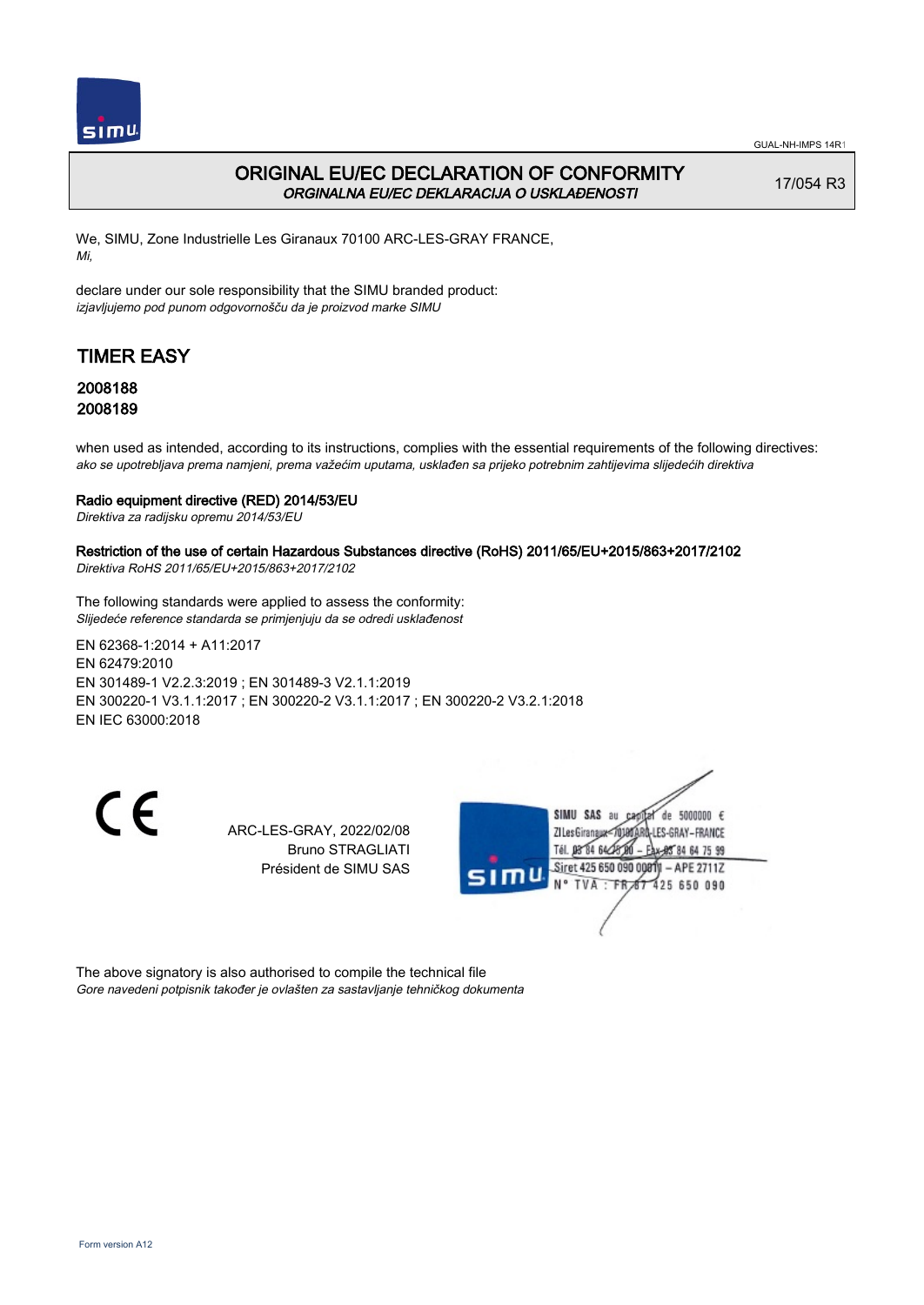

### ORIGINAL EU/EC DECLARATION OF CONFORMITY Eredeti EU/CE Megfelelőségi Nyilatkozat

17/054 R3

We, SIMU, Zone Industrielle Les Giranaux 70100 ARC-LES-GRAY FRANCE, Alulírott,

declare under our sole responsibility that the SIMU branded product: felelősségünk teljes tudatában kijelentjük, hogy a szóban forgó SIMU termék

# TIMER EASY

### 2008188 2008189

when used as intended, according to its instructions, complies with the essential requirements of the following directives: megfelel, az alábbi irányelvekben megfogalmazott alapvető követelményeknek

#### Radio equipment directive (RED) 2014/53/EU

A rádióberendezésekről szóló irányelv 2014/53/EU

### Restriction of the use of certain Hazardous Substances directive (RoHS) 2011/65/EU+2015/863+2017/2102

RoHS irányelv 2011/65/EU+2015/863+2017/2102

The following standards were applied to assess the conformity: A megfelelőség biztosításának érdekében az alábbi szabványok kerültek alkalmazásra

EN 62368‑1:2014 + A11:2017 EN 62479:2010 EN 301489‑1 V2.2.3:2019 ; EN 301489‑3 V2.1.1:2019 EN 300220‑1 V3.1.1:2017 ; EN 300220‑2 V3.1.1:2017 ; EN 300220‑2 V3.2.1:2018 EN IEC 63000:2018

CE

ARC-LES-GRAY, 2022/02/08 Bruno STRAGLIATI Président de SIMU SAS



The above signatory is also authorised to compile the technical file A fent említett aláíró is jogosult a műszaki dokumentáció összeállítására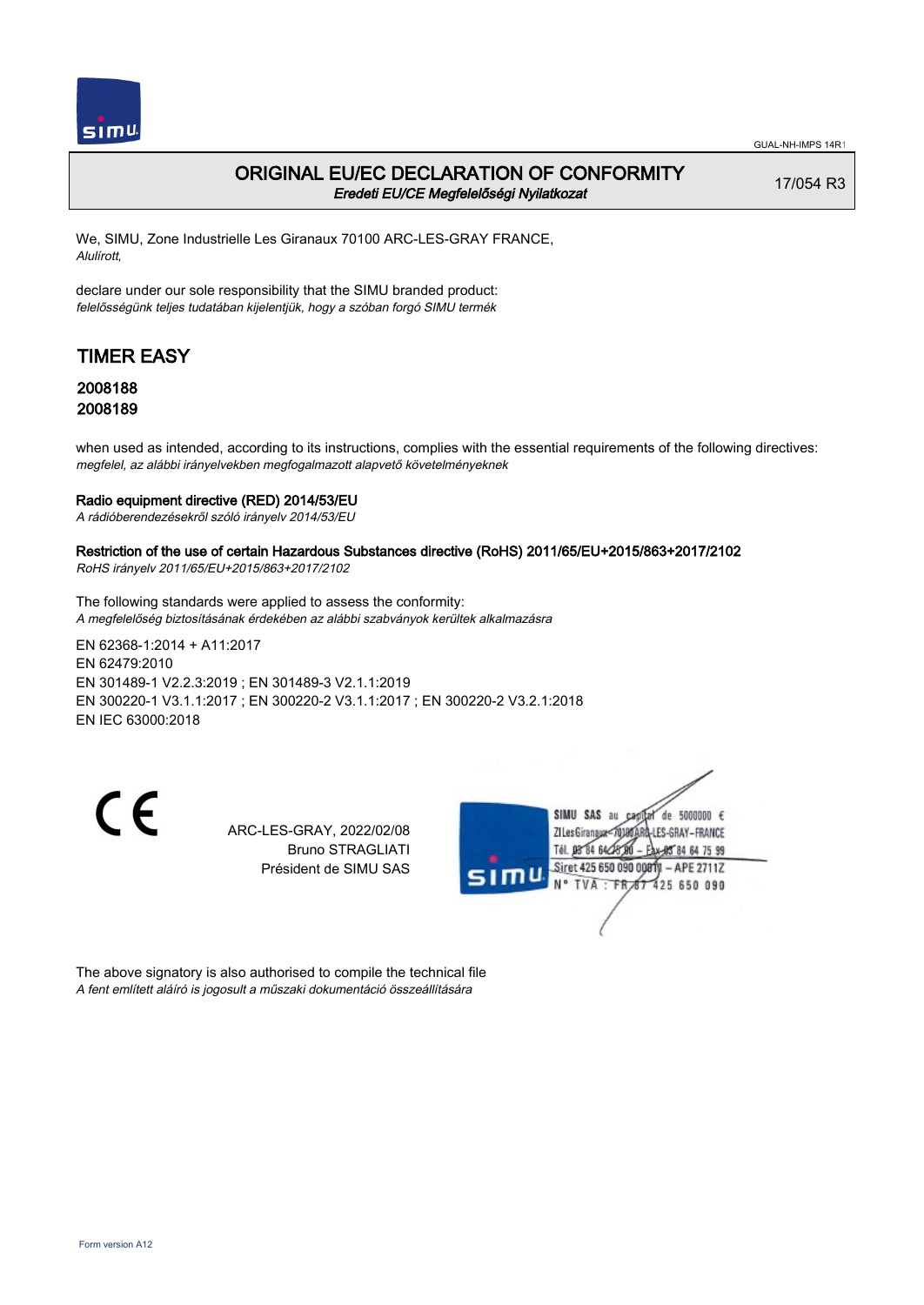

## ORIGINAL EU/EC DECLARATION OF CONFORMITY ORIGINALI ES/EB ATITIKTIES DEKLARACIJA

17/054 R3

We, SIMU, Zone Industrielle Les Giranaux 70100 ARC-LES-GRAY FRANCE, Mes,

declare under our sole responsibility that the SIMU branded product: atsakingai deklaruojame, kad SIMU kompanijos produktas

# TIMER EASY

### 2008188 2008189

when used as intended, according to its instructions, complies with the essential requirements of the following directives: naudojamas pagal paskirtį, pagal gamintojo instrukcijas, atitinka esminius šių Direktyvų reikalavimus

#### Radio equipment directive (RED) 2014/53/EU

Radijo ryšio įrenginių direktyva 2014/53/EU

### Restriction of the use of certain Hazardous Substances directive (RoHS) 2011/65/EU+2015/863+2017/2102

PMNA (RoHS) direktyva 2011/65/EU+2015/863+2017/2102

The following standards were applied to assess the conformity: Įverinti deklaruojamą atitiktį buvo taikomi toliau nurodyti standartai

EN 62368‑1:2014 + A11:2017 EN 62479:2010 EN 301489‑1 V2.2.3:2019 ; EN 301489‑3 V2.1.1:2019 EN 300220‑1 V3.1.1:2017 ; EN 300220‑2 V3.1.1:2017 ; EN 300220‑2 V3.2.1:2018 EN IEC 63000:2018

CE

ARC-LES-GRAY, 2022/02/08 Bruno STRAGLIATI Président de SIMU SAS



The above signatory is also authorised to compile the technical file Asmuo, pasirašęs šią deklaraciją, taip pat turi įgaliojimą sudaryti techninę bylą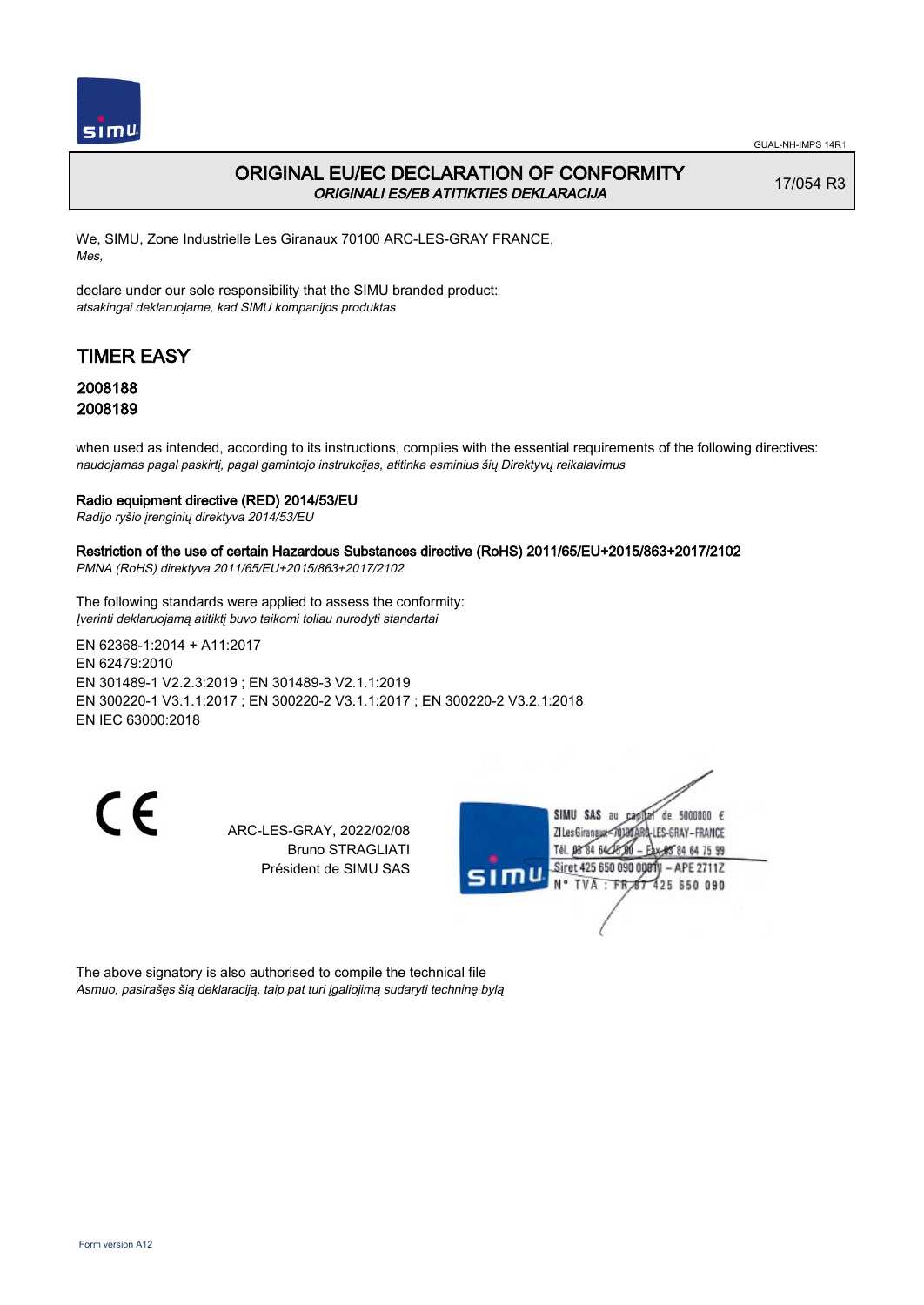

## ORIGINAL EU/EC DECLARATION OF CONFORMITY ES/EK ATBILSTĪBAS DEKLARĀCIJA

17/054 R3

We, SIMU, Zone Industrielle Les Giranaux 70100 ARC-LES-GRAY FRANCE, Mēs,

declare under our sole responsibility that the SIMU branded product: ar pilnu atbildību, apliecinām, ka SIMU zīmola produkti,

# TIMER EASY

### 2008188 2008189

when used as intended, according to its instructions, complies with the essential requirements of the following directives: ja tie tiek lietoti saskaņā ar norādījumiem, atbilst šo direktīvu pamatprasībām

#### Radio equipment directive (RED) 2014/53/EU

Direktīva par radioiekārtu pieejamību tirgū 2014/53/EU

#### Restriction of the use of certain Hazardous Substances directive (RoHS) 2011/65/EU+2015/863+2017/2102

RoHs Direktīva par dažādu bīstamu vielu izmantošanas ierobežošanu elektriskās un elektroniskās iekārtās 2011/65/EU+2015/863+2017/2102

The following standards were applied to assess the conformity: Atbilstības deklarācijas novērtēšanai tiek pielietoti sekojoši standarti

EN 62368‑1:2014 + A11:2017 EN 62479:2010 EN 301489‑1 V2.2.3:2019 ; EN 301489‑3 V2.1.1:2019 EN 300220‑1 V3.1.1:2017 ; EN 300220‑2 V3.1.1:2017 ; EN 300220‑2 V3.2.1:2018 EN IEC 63000:2018

C E

ARC-LES-GRAY, 2022/02/08 Bruno STRAGLIATI Président de SIMU SAS



The above signatory is also authorised to compile the technical file Iepriekš minētā persona ir pilnvarota sastādīt tehnisko dokumentāciju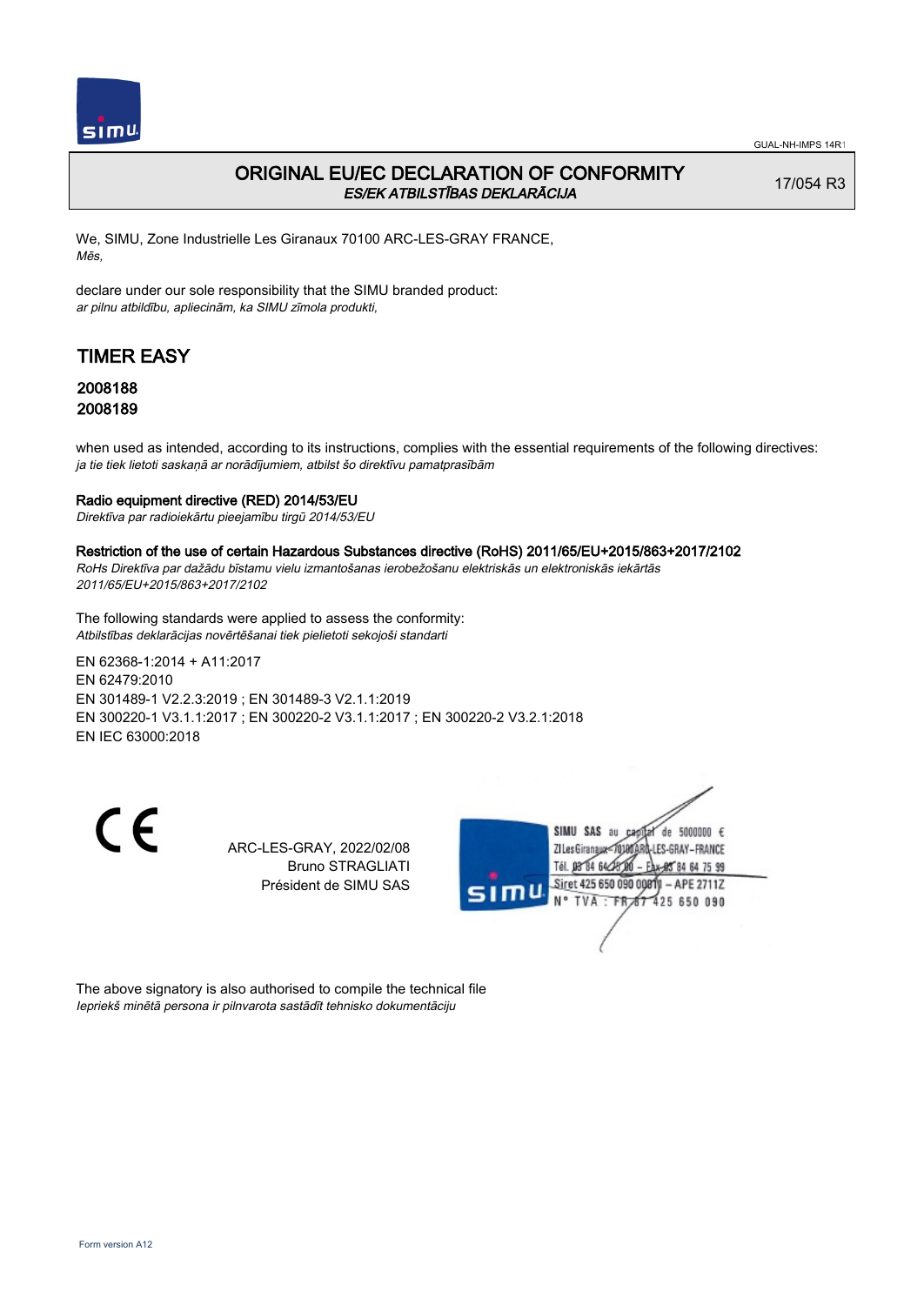

## ORIGINAL EU/EC DECLARATION OF CONFORMITY OORSPRONKELIJKE EU/EG-CONFORMITEITSVERKLARING

17/054 R3

We, SIMU, Zone Industrielle Les Giranaux 70100 ARC-LES-GRAY FRANCE, Wij,

declare under our sole responsibility that the SIMU branded product: verklaren op eigen verantwoordelijkheid dat het produkt van het SIMU

# TIMER EASY

## 2008188 2008189

when used as intended, according to its instructions, complies with the essential requirements of the following directives: wanneer gebruikt voor de juiste toepassing voldoet aan de essentiële eisen van de volgende richtlijnen

### Radio equipment directive (RED) 2014/53/EU

Richtlijn radioapparatuur 2014/53/EU

## Restriction of the use of certain Hazardous Substances directive (RoHS) 2011/65/EU+2015/863+2017/2102

RoHS Richtlijn 2011/65/EU+2015/863+2017/2102

The following standards were applied to assess the conformity: De volgende referentiestandaarden worden toegepast om de overeenstemming te evalueren

EN 62368‑1:2014 + A11:2017 EN 62479:2010 EN 301489‑1 V2.2.3:2019 ; EN 301489‑3 V2.1.1:2019 EN 300220‑1 V3.1.1:2017 ; EN 300220‑2 V3.1.1:2017 ; EN 300220‑2 V3.2.1:2018 EN IEC 63000:2018

CE

ARC-LES-GRAY, 2022/02/08 Bruno STRAGLIATI Président de SIMU SAS



The above signatory is also authorised to compile the technical file De bovengenoemde persoon is ook bevoegd om het technisch dossier samen te stellen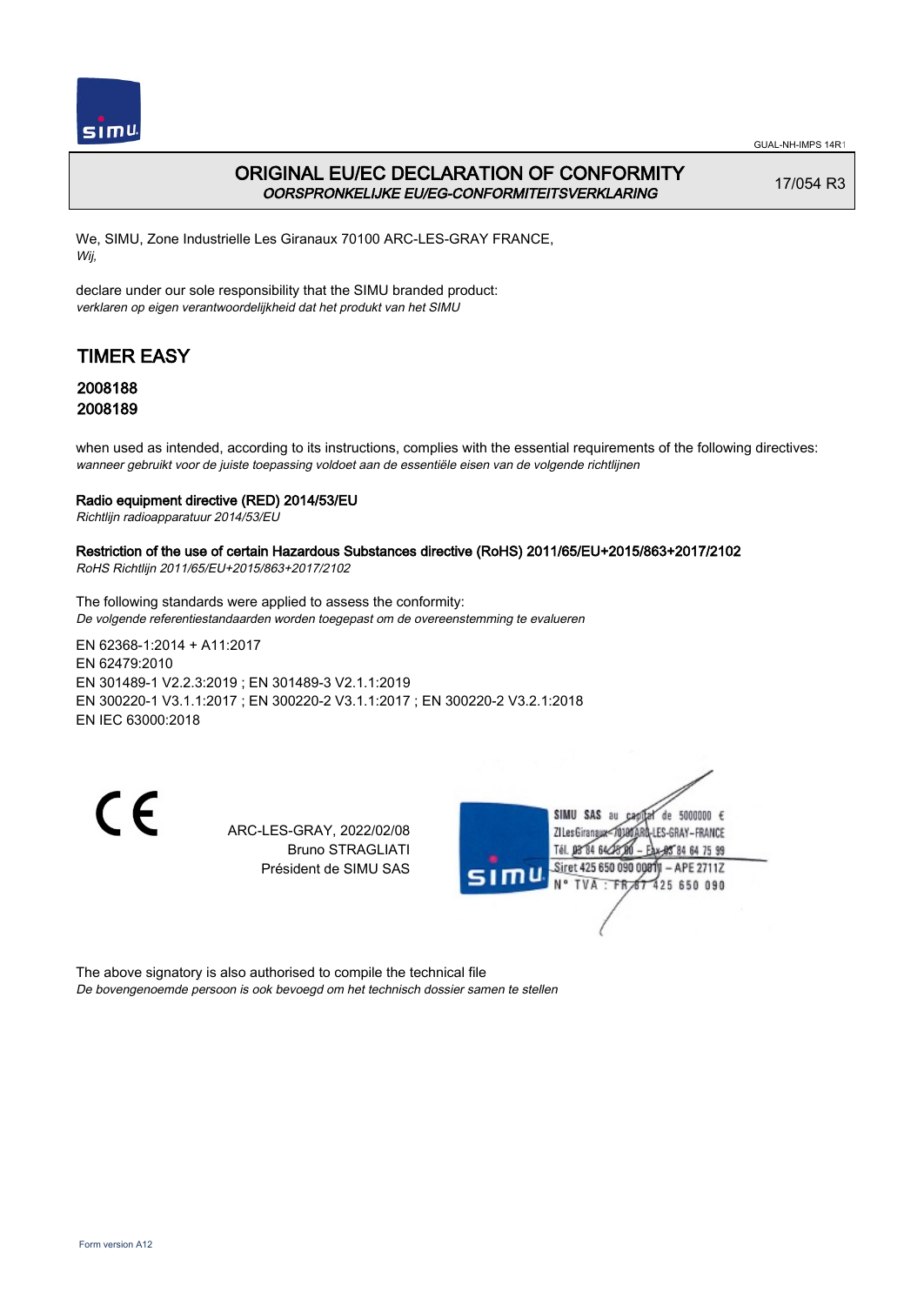

## ORIGINAL EU/EC DECLARATION OF CONFORMITY ORIGINAL EU / CE - ERKLÆRING

17/054 R3

We, SIMU, Zone Industrielle Les Giranaux 70100 ARC-LES-GRAY FRANCE, Vi,

declare under our sole responsibility that the SIMU branded product: erklærer under vårt eneansvar at SIMU merket produkt

# TIMER EASY

### 2008188 2008189

when used as intended, according to its instructions, complies with the essential requirements of the following directives: når de brukes som forutsatt, i henhold til sin instruks, i samsvar med de grunnlegende kravene i følgende direktiver

### Radio equipment directive (RED) 2014/53/EU

Radioutstyr direktivet 2014/53/EU

### Restriction of the use of certain Hazardous Substances directive (RoHS) 2011/65/EU+2015/863+2017/2102

RoHS-direktivet 2011/65/EU+2015/863+2017/2102

The following standards were applied to assess the conformity: Følgende referansestandarder ble brukt for å vurdere samsvar

EN 62368‑1:2014 + A11:2017 EN 62479:2010 EN 301489‑1 V2.2.3:2019 ; EN 301489‑3 V2.1.1:2019 EN 300220‑1 V3.1.1:2017 ; EN 300220‑2 V3.1.1:2017 ; EN 300220‑2 V3.2.1:2018 EN IEC 63000:2018

CE

ARC-LES-GRAY, 2022/02/08 Bruno STRAGLIATI Président de SIMU SAS



The above signatory is also authorised to compile the technical file Ovennevnte underskrevet fullmakt til å utarbeide den tekniske dokumentasjonen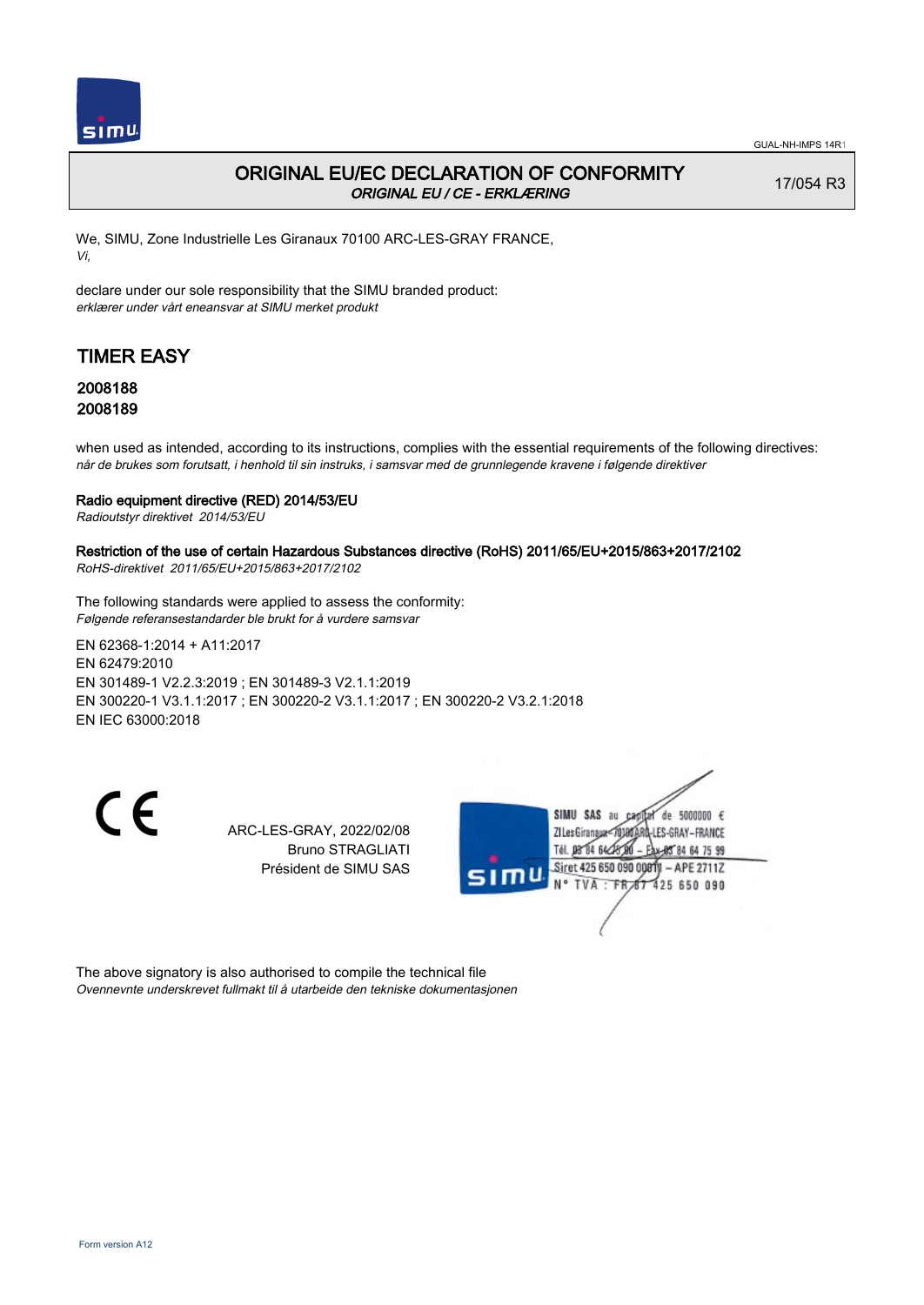

## ORIGINAL EU/EC DECLARATION OF CONFORMITY ORYGINALNA DEKLARACJA ZGODNOŚCI UE/WE

17/054 R3

We, SIMU, Zone Industrielle Les Giranaux 70100 ARC-LES-GRAY FRANCE, My,

declare under our sole responsibility that the SIMU branded product: deklarujemy z pełną odpowiedzialnością, że produkt oznaczony marką SIMU

# TIMER EASY

## 2008188 2008189

when used as intended, according to its instructions, complies with the essential requirements of the following directives: gdy jest używany zgodnie z przeznaczeniem i instrukcjami, spełnia podstawowe wymagania następujących Dyrektyw

### Radio equipment directive (RED) 2014/53/EU

Dyrektywa o urządzeniach radiowych 2014/53/EU

### Restriction of the use of certain Hazardous Substances directive (RoHS) 2011/65/EU+2015/863+2017/2102

Dyrektywa RoHS 2011/65/EU+2015/863+2017/2102

The following standards were applied to assess the conformity: Do oceny zgodności zostały zastosowane następujące normy

EN 62368‑1:2014 + A11:2017 EN 62479:2010 EN 301489‑1 V2.2.3:2019 ; EN 301489‑3 V2.1.1:2019 EN 300220‑1 V3.1.1:2017 ; EN 300220‑2 V3.1.1:2017 ; EN 300220‑2 V3.2.1:2018 EN IEC 63000:2018

CE

ARC-LES-GRAY, 2022/02/08 Bruno STRAGLIATI Président de SIMU SAS



The above signatory is also authorised to compile the technical file Osoba wskazana powyżej jest również upoważniony do przygotowania dokumentacji technicznej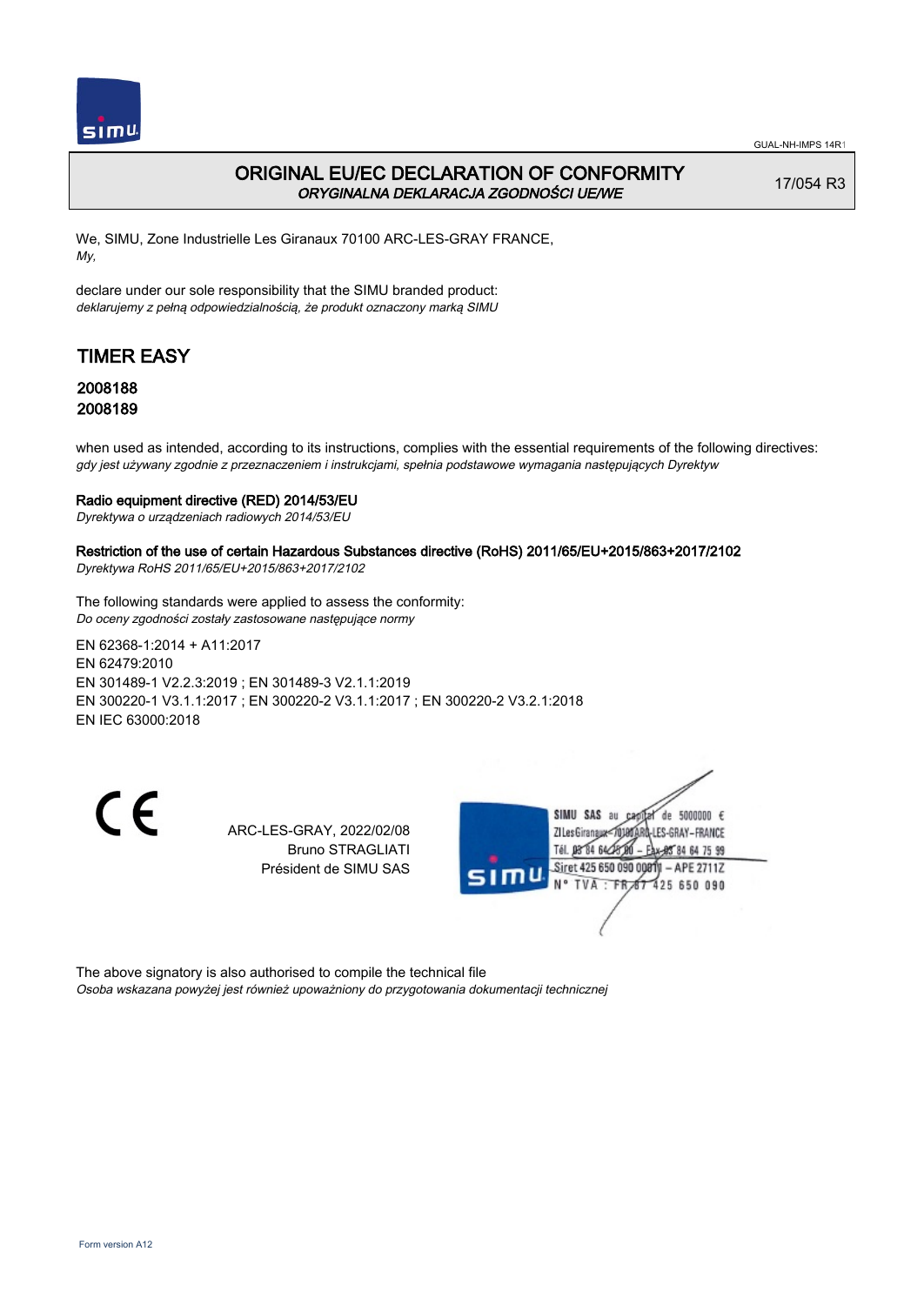

## ORIGINAL EU/EC DECLARATION OF CONFORMITY DECLARAÇÃO UE/CE DE CONFORMIDADE ORIGINAL

17/054 R3

We, SIMU, Zone Industrielle Les Giranaux 70100 ARC-LES-GRAY FRANCE, Nós,

declare under our sole responsibility that the SIMU branded product: declaramos sob nossa única responsabilidade que o dispositivo marca SIMU

# TIMER EASY

### 2008188 2008189

when used as intended, according to its instructions, complies with the essential requirements of the following directives: Quando utilizado de acordo com sua a aplicação, segundo as suas instruções, cumpre os requisitos essenciais das seguintes diretivas

#### Radio equipment directive (RED) 2014/53/EU

Diretiva equipamentos de rádio 2014/53/EU

## Restriction of the use of certain Hazardous Substances directive (RoHS) 2011/65/EU+2015/863+2017/2102

Diretiva RoHS 2011/65/EU+2015/863+2017/2102

The following standards were applied to assess the conformity: As normas de referência apresentadas em seguida foram aplicadas para avaliar a conformidade

EN 62368‑1:2014 + A11:2017 EN 62479:2010 EN 301489‑1 V2.2.3:2019 ; EN 301489‑3 V2.1.1:2019 EN 300220‑1 V3.1.1:2017 ; EN 300220‑2 V3.1.1:2017 ; EN 300220‑2 V3.2.1:2018 EN IEC 63000:2018

CE

ARC-LES-GRAY, 2022/02/08 Bruno STRAGLIATI Président de SIMU SAS



The above signatory is also authorised to compile the technical file A pessoa nomeada acima também está autorizada a compilar o processo técnico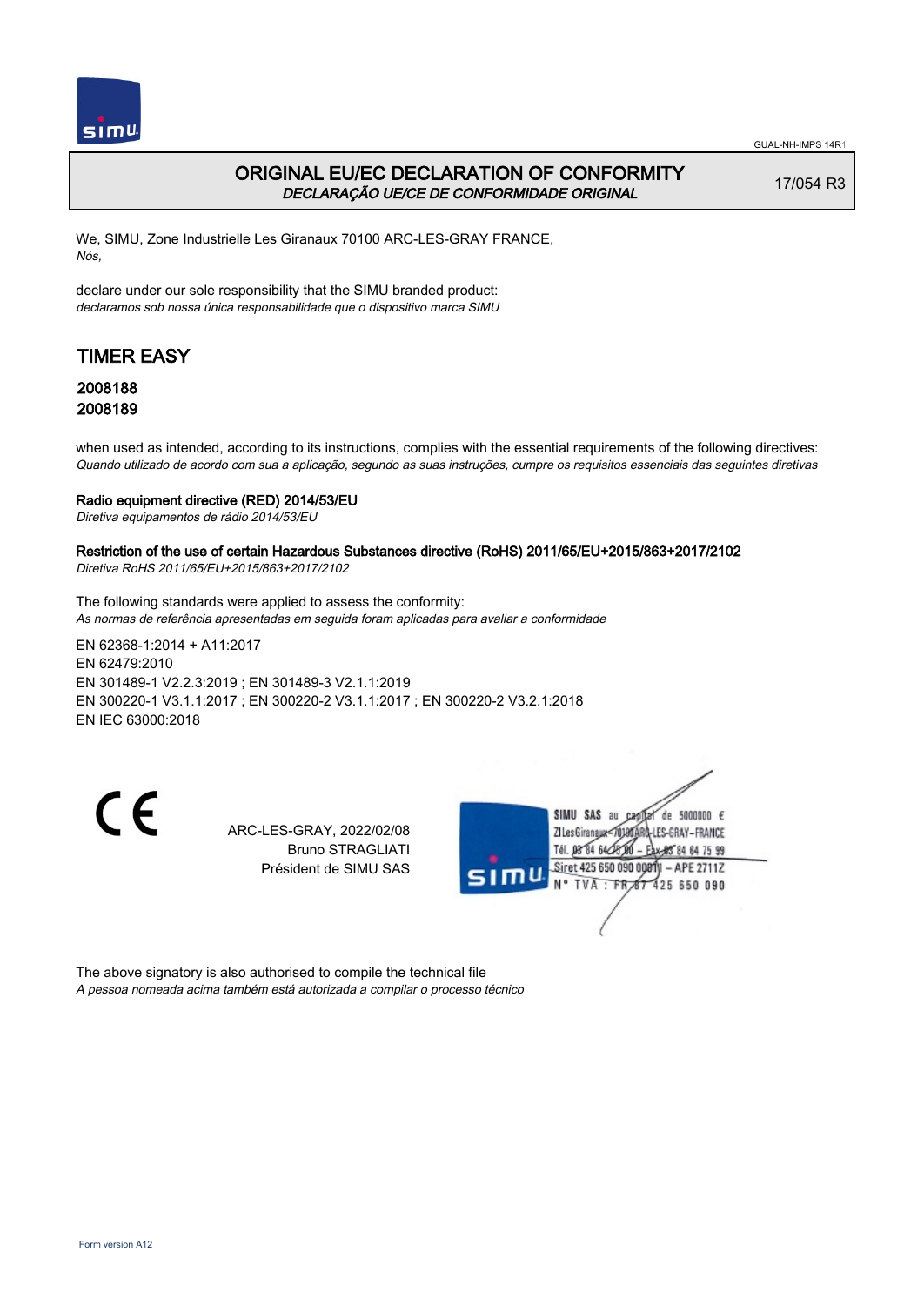

## ORIGINAL EU/EC DECLARATION OF CONFORMITY ORIGINAL EU/EC DECLARAIE DE CONFORMITATE

17/054 R3

We, SIMU, Zone Industrielle Les Giranaux 70100 ARC-LES-GRAY FRANCE, Noi,

declare under our sole responsibility that the SIMU branded product: declarăm pe propria răspundere că produsele marca SIMU

# TIMER EASY

## 2008188 2008189

when used as intended, according to its instructions, complies with the essential requirements of the following directives: utilizate conform destinaiei lor, aa cum este descris în manualul de utilizare, sunt în conformitate cu cerinele eseniale ale următoarelor directive

### Radio equipment directive (RED) 2014/53/EU

Directiva privind echipamentele radio 2014/53/EU

### Restriction of the use of certain Hazardous Substances directive (RoHS) 2011/65/EU+2015/863+2017/2102

Directiva RoHS 2011/65/EU+2015/863+2017/2102

The following standards were applied to assess the conformity: Următoarele standarde de referină au fost aplicate pentru respectarea conformităii

EN 62368‑1:2014 + A11:2017 EN 62479:2010 EN 301489‑1 V2.2.3:2019 ; EN 301489‑3 V2.1.1:2019 EN 300220‑1 V3.1.1:2017 ; EN 300220‑2 V3.1.1:2017 ; EN 300220‑2 V3.2.1:2018 EN IEC 63000:2018

 $\epsilon$ 

ARC-LES-GRAY, 2022/02/08 Bruno STRAGLIATI Président de SIMU SAS



The above signatory is also authorised to compile the technical file Semnatarul de mai sus este, de asemenea, autorizat să întocmească dosarul tehnic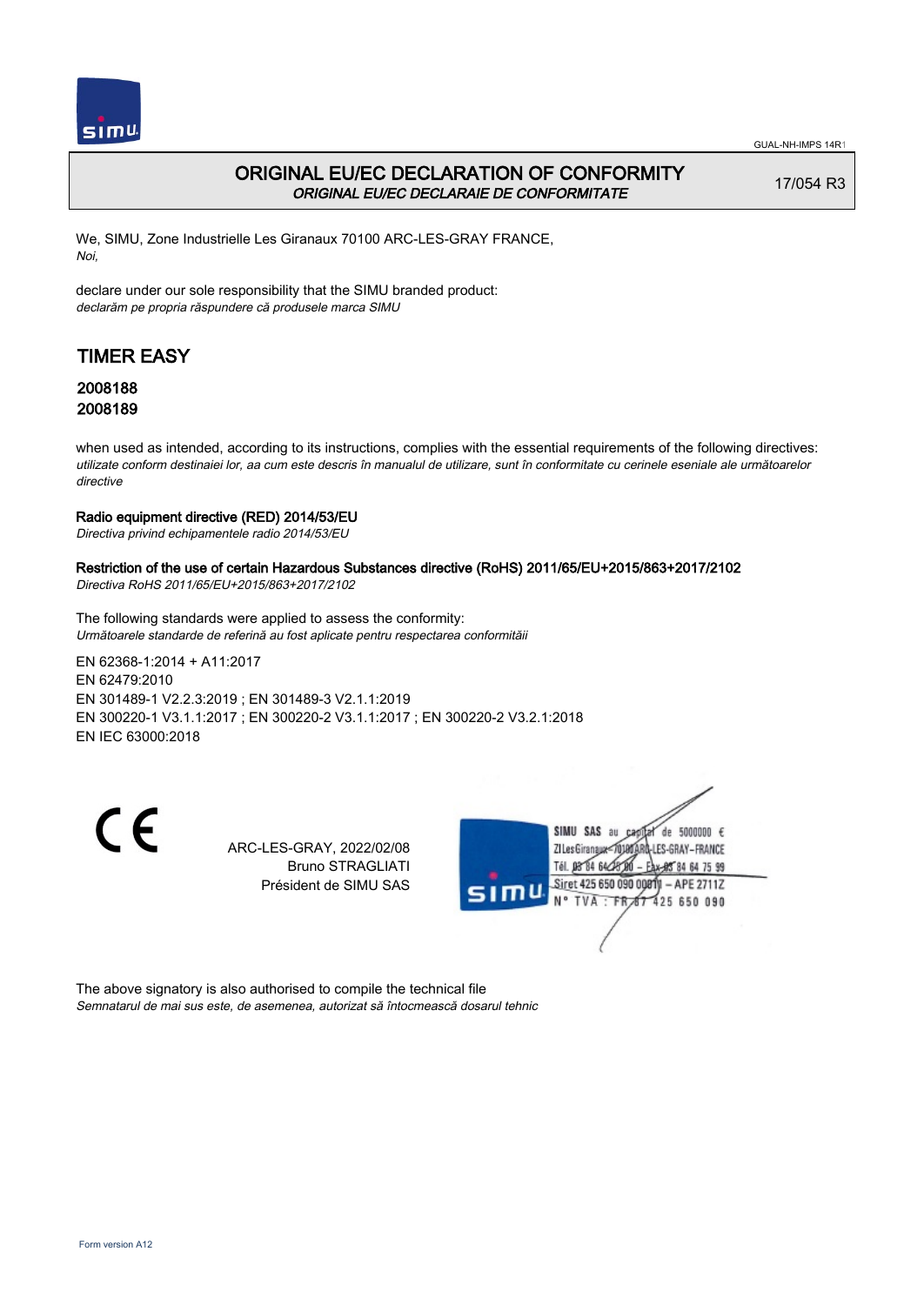

## ORIGINAL EU/EC DECLARATION OF CONFORMITY ORIGINAL EU/EG-FÖRSÄKRAN OM ÖVERENSSTÄMMELSE

17/054 R3

We, SIMU, Zone Industrielle Les Giranaux 70100 ARC-LES-GRAY FRANCE, Vi,

declare under our sole responsibility that the SIMU branded product: försäkrar på eget ansvar att produkten av varumärket SIMU

# TIMER EASY

### 2008188 2008189

when used as intended, according to its instructions, complies with the essential requirements of the following directives: uppfyller de grundläggande kraven i följande direktiv när den används på det sätt som avses, i enlighet med bruksanvisningen

### Radio equipment directive (RED) 2014/53/EU

Direktivet om radioutrustning 2014/53/EU

### Restriction of the use of certain Hazardous Substances directive (RoHS) 2011/65/EU+2015/863+2017/2102

RoHS-direktivet 2011/65/EU+2015/863+2017/2102

The following standards were applied to assess the conformity: Följande referensnormer har tillämpats för att göra en bedömning av överensstämmelsen

EN 62368‑1:2014 + A11:2017 EN 62479:2010 EN 301489‑1 V2.2.3:2019 ; EN 301489‑3 V2.1.1:2019 EN 300220‑1 V3.1.1:2017 ; EN 300220‑2 V3.1.1:2017 ; EN 300220‑2 V3.2.1:2018 EN IEC 63000:2018

CE

ARC-LES-GRAY, 2022/02/08 Bruno STRAGLIATI Président de SIMU SAS



The above signatory is also authorised to compile the technical file Den person som anges ovan är också behörig att ställa samman den tekniska dokumentationen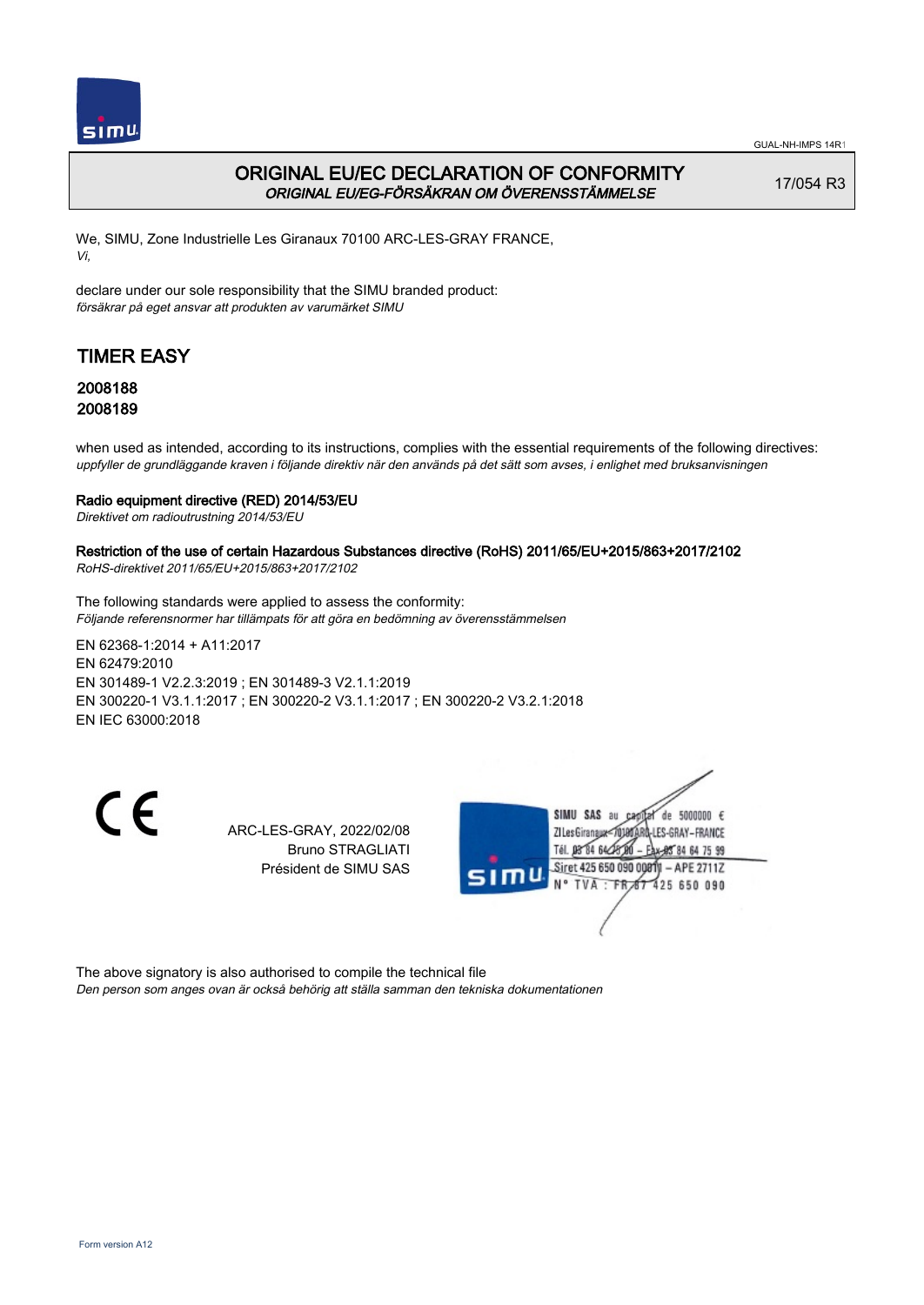

## ORIGINAL EU/EC DECLARATION OF CONFORMITY ORIGINÁLNE VYHLÁSENIE EU/ES O ZHODE

17/054 R3

We, SIMU, Zone Industrielle Les Giranaux 70100 ARC-LES-GRAY FRANCE, My,

declare under our sole responsibility that the SIMU branded product: vyhlasujeme na svoju výlučnú zodpovednosť, že výrobok značky SIMU

# TIMER EASY

### 2008188 2008189

when used as intended, according to its instructions, complies with the essential requirements of the following directives: ak je používaný v súlade s účelom použitia a s návodom, spĺňa základné požiadavky týchto smerníc

### Radio equipment directive (RED) 2014/53/EU

Smernica o sprístupňovaniu rádiových zariadení na trhu 2014/53/EU

#### Restriction of the use of certain Hazardous Substances directive (RoHS) 2011/65/EU+2015/863+2017/2102

Smernica o obmedzení používania určitých nebezpečných látok v elektrických a elektronických zariadeniach 2011/65/EU+2015/863+2017/2102

The following standards were applied to assess the conformity: Pre posúdenie zhody boli použité následujúce normy

EN 62368‑1:2014 + A11:2017 EN 62479:2010 EN 301489‑1 V2.2.3:2019 ; EN 301489‑3 V2.1.1:2019 EN 300220‑1 V3.1.1:2017 ; EN 300220‑2 V3.1.1:2017 ; EN 300220‑2 V3.2.1:2018 EN IEC 63000:2018

C E

ARC-LES-GRAY, 2022/02/08 Bruno STRAGLIATI Président de SIMU SAS



The above signatory is also authorised to compile the technical file uvedená osoba je tiež osoba zodpovedná za vypracovanie technickej dokumentácie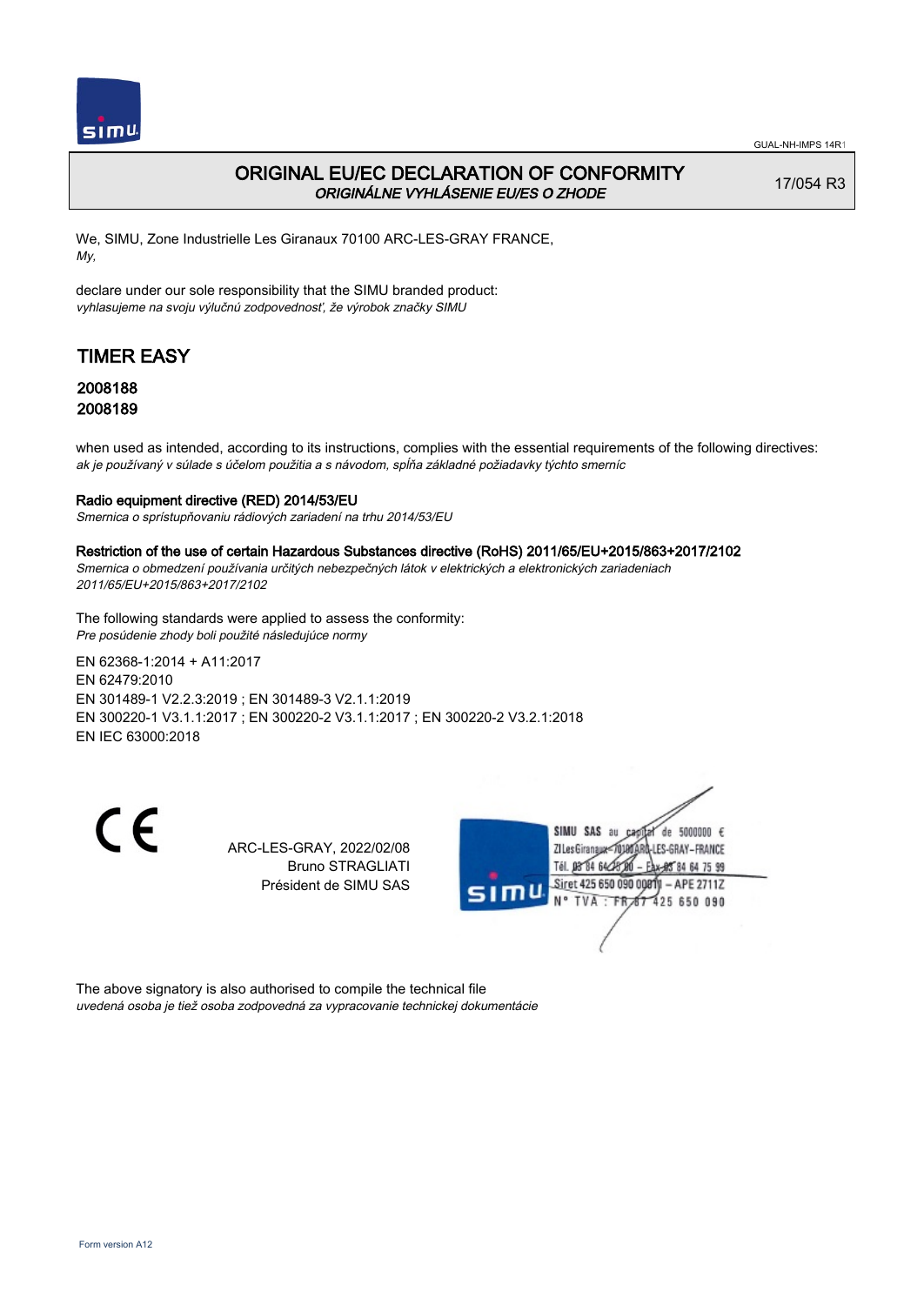

## ORIGINAL EU/EC DECLARATION OF CONFORMITY IZJAVA O SKLADNOSTI / IZJAVA O LASTNOSTIH

17/054 R3

We, SIMU, Zone Industrielle Les Giranaux 70100 ARC-LES-GRAY FRANCE, Mi,

declare under our sole responsibility that the SIMU branded product: S polno odgovornostjo izjavljamo, da izdelki blagovne znamke SIMU

# TIMER EASY

### 2008188 2008189

when used as intended, according to its instructions, complies with the essential requirements of the following directives: ko se uporabljajo v skladu z namembnostjo in navodili, ustrezajo bistvenim zahtevam naslednjih direktiv

### Radio equipment directive (RED) 2014/53/EU

Ditrektiva o Radijski opremi 2014/53/EU

### Restriction of the use of certain Hazardous Substances directive (RoHS) 2011/65/EU+2015/863+2017/2102

Direktiva RoHS 2011/65/EU+2015/863+2017/2102

The following standards were applied to assess the conformity: Za preverjanje skladnosti so bili uporabljeni naslednji standardi

EN 62368‑1:2014 + A11:2017 EN 62479:2010 EN 301489‑1 V2.2.3:2019 ; EN 301489‑3 V2.1.1:2019 EN 300220‑1 V3.1.1:2017 ; EN 300220‑2 V3.1.1:2017 ; EN 300220‑2 V3.2.1:2018 EN IEC 63000:2018

CE

ARC-LES-GRAY, 2022/02/08 Bruno STRAGLIATI Président de SIMU SAS



The above signatory is also authorised to compile the technical file Podpisnik, naveden zgoraj, je pooblaščen tudi za pripravo tehnične dokumentacije